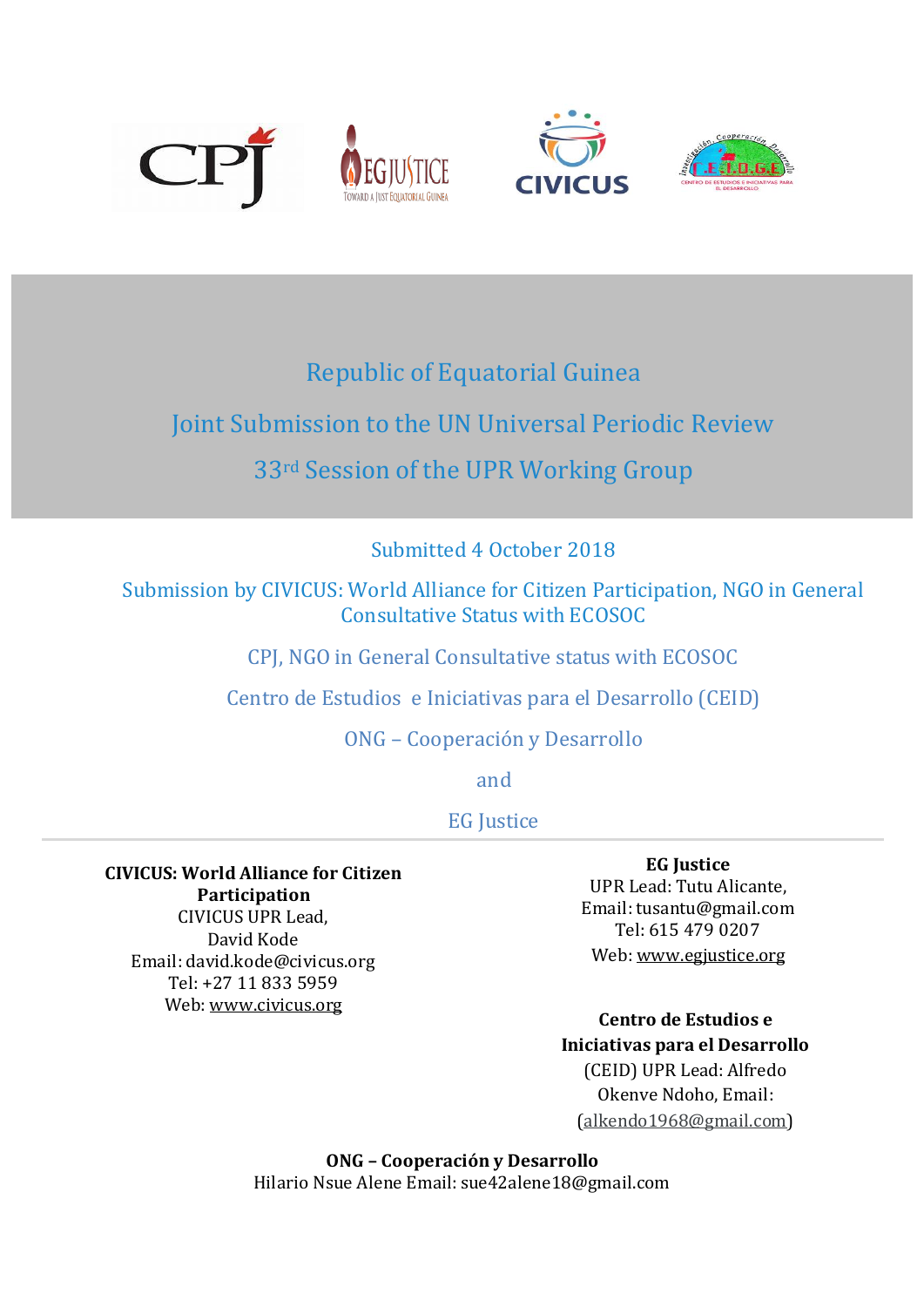## **1. Introduction**

- **1.1** CIVICUS is a global alliance of civil society organisations (CSOs) and activists dedicated to strengthening citizen action and civil society around the world. Founded in 1993, CIVICUS has members in more than 170 countries.
- **1.2** The Committee to Protect Journalists (CPJ) is an independent CSO that promotes press freedom worldwide and defends the right of journalists to report the news without fear of reprisal.
- **1.3** Centro de Estudios e Iniciativas para el Desarrollo (CEID) is a CSO that promotes integral social and economic development for the people of Equatorial Guinea, and cooperation with other nations.
- **1.4** ONG Cooperación y Desarrollo is a CSO dedicated to the promotion of sustainable economic development, through the protection of economic, social and cultural rights.
- **1.5** EG Justice is a CSO and an independent voice for reform in Equatorial Guinea. EG Justice works to promote human rights, the rule of law, transparency and civic participation to build a just Equatorial Guinea.
- **1.6** In this document, the five organisations examine the Government of Equatorial Guinea's compliance with its international human rights obligations to create and maintain a safe and enabling environment for civil society. Specifically, we analyse Equatorial Guinea's fulfilment of the rights to the freedoms of association, peaceful assembly and expression, and unwarranted restrictions on human rights defenders (HRDs) since its previous UPR examination in May 2014. To this end, we assess Equatorial Guinea's implementation of recommendations received during the 2nd UPR cycle relating to these issues and provide a number of follow-up recommendations.
- **1.7** During the 2<sup>nd</sup> UPR cycle, the Government of Equatorial Guinea received 47 recommendations relating to the space for civil society (civic space). Of these recommendations, 28 were accepted and 19 were noted. An evaluation of a range of legal sources and human rights documentation addressed in subsequent sections of this submission, as well as consultations with Equatoguinean human rights activists and experts, demonstrate that the Government of Equatorial Guinea has not implemented any of the recommendations relating to civic space. The government has persistently failed to address unwarranted restrictions on civic space since its last UPR examination, and acute implementation gaps were found with regard to the freedom of expression and issues relating to the freedoms of association and peaceful assembly, and the treatment of HRDs.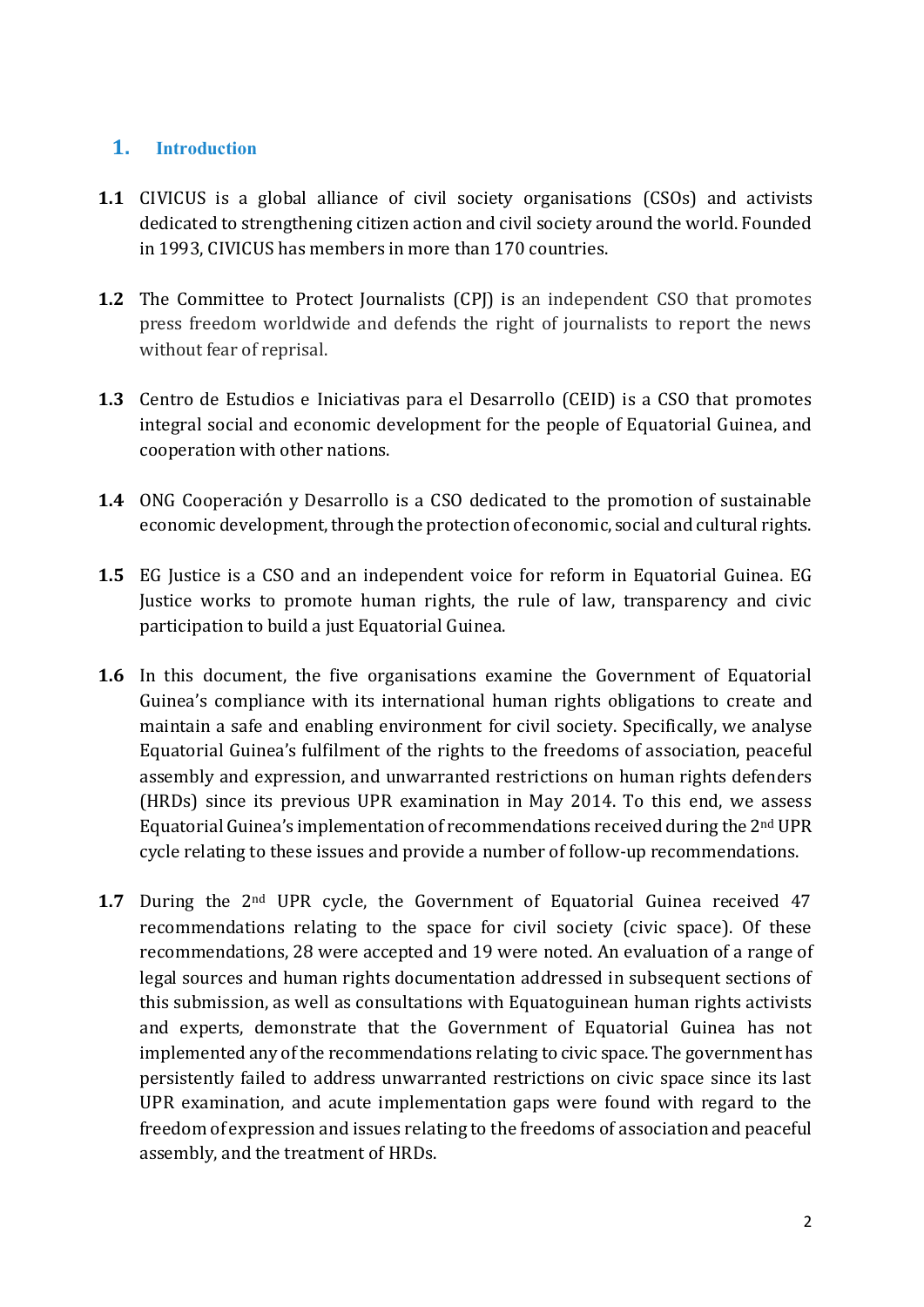- **1.8** We are deeply concerned by the complete closure of civic space in Equatorial Guinea and the use of state institutions to stifle fundamental freedoms. President Teodoro Obiang Nguema Mbasogo came to power through a military coup in 1979 and has since used violence to target, intimidate and repress members of CSOs, the media and the political opposition. Even though elections are held regularly, the authorities repress the activities of opposition parties and arrest and prosecute dissidents to enable the ruling Democratic Party of Equatorial Guinea to stay in power. The independence of the judiciary is seriously compromised as judges must consult President Obiang, who is Equatorial Guinea's First Magistrate according to Article 85 of the Constitution, before they rule on certain cases.
- **1.9** We are further alarmed by the targeting of HRDs, bloggers, journalists and anyone with views that are critical of the government. Most HRDs and independent journalists resort to self-censorship or have been forced to flee the country, as the government systematically persecutes anyone reporting on the corrupt, repressive, or negligent actions of the state. Restrictions on the freedoms of association and expression means civil society groups operating in Equatorial Guinea are also unable to speak openly about governance challenges and raise concerns over issues affecting citizens. These restrictions are compounded by the fact that the media environment is dominated by the state.
- **1.10** As a result of these issues, civic space in Equatorial Guinea is currently classified as 'closed', the most serious category, by the CIVICUS Monitor.<sup>1</sup>
	- Section 2 of this submission examines Equatorial Guinea's implementation of UPR recommendations and compliance with international human rights standards concerning the freedom of association.
	- Section 3 examines Equatorial Guinea's implementation of UPR recommendations and compliance with international human rights standards relating to the protection of HRDs and civil society activists.
	- Section 4 examines Equatorial Guinea's implementation of UPR recommendations and compliance with international human rights standards concerning the freedom of expression, independence of the media and journalists and access to information.
	- Section 5 examines Equatorial Guinea's implementation of UPR recommendations and compliance with international human rights standards relating to the freedom of peaceful assembly.
	- Section 6 makes recommendations to address the concerns listed.
	- An annex lists the implementation of recommendations received by Equatorial Guinea during the 2nd UPR cycle that are referenced in this submission.

<sup>-</sup><sup>1</sup> CIVICUS Monitor: Equatorial Guinea[, https://monitor.civicus.org/country/equatorial-guinea.](https://monitor.civicus.org/country/equatorial-guinea)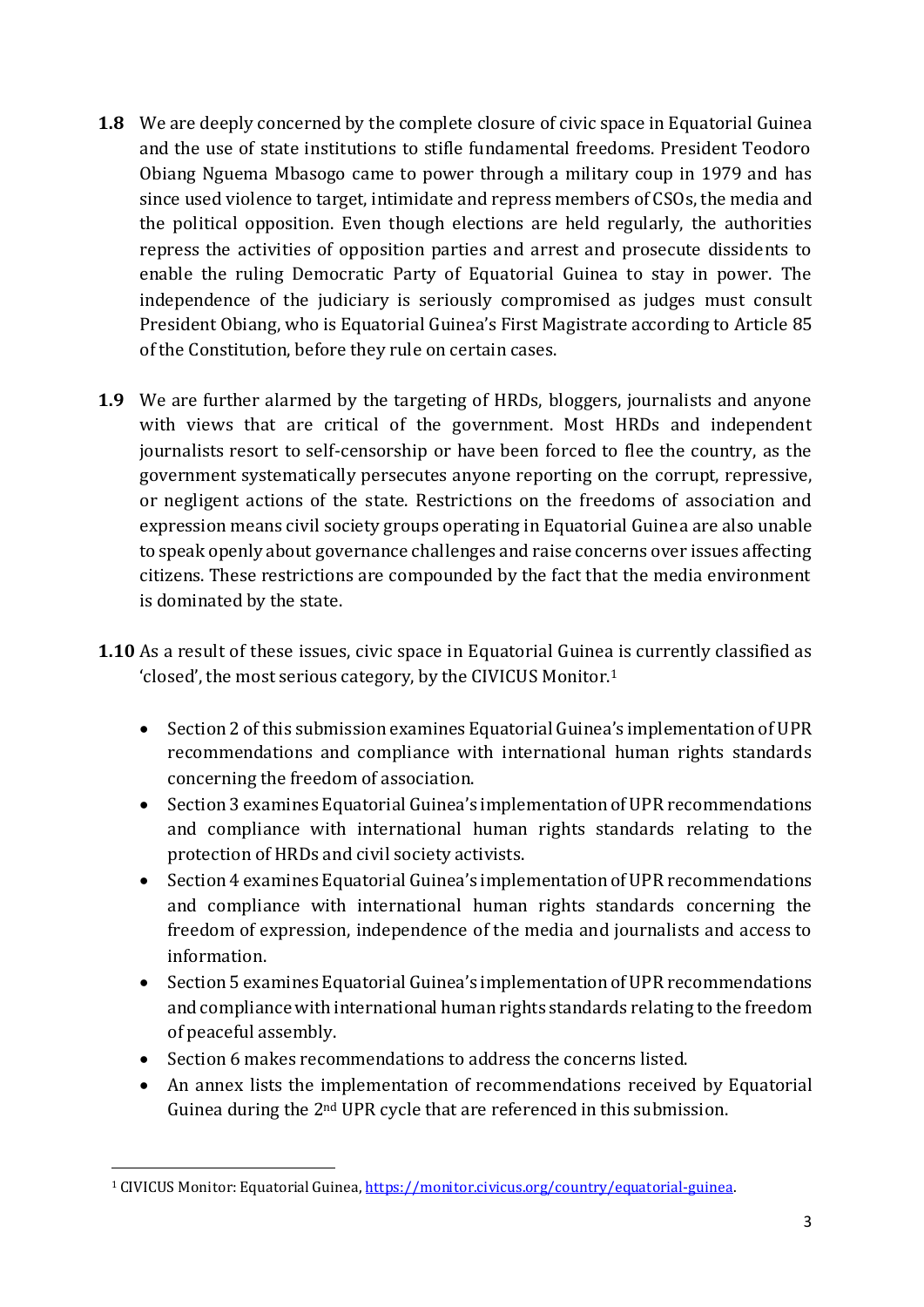## **2. Freedom of association**

- **2.1** During Equatorial Guinea's examination under the 2<sup>nd</sup> UPR cycle, the government received 18 recommendations on the right to the freedom of association and creating an enabling environment for CSOs. Among other recommendations, the government committed to guarantee the right to the freedom of association by creating an open political space, which would allow all citizens to exercise their rights without interference. It also agreed to put an end to restrictions hindering the exercise of the right to the freedom of association. Of the recommendations received, the government accepted 14 and noted four. However, as evidenced below, the government has not implemented any of the recommendations.
- **2.2** Article 13 (k) of the Constitution of Equatorial Guinea guarantees the right to the freedom of association. It states that every citizen shall enjoy rights and freedoms including the freedom of association and assembly and the right to strike.2 Moreover, article 22 of the International Covenant on Civil and Political Rights (ICCPR), to which Equatorial Guinea is a state party, guarantees the freedom of association. However, despite these commitments, the government has consistently denied people the right to organise freely into groups or associations for the purpose of asserting or demanding rights. The government views any independent CSO with suspicion and over recent decades has systematically cultivated an environment that makes it impossible for organisations interested in addressing human rights, corruption, democracy and governance to be registered or function effectively.3 The targeting of CSOs has created a climate of fear and forced many to self-censor. While there are dozens of civil society groups in Equatorial Guinea, especially in the two largest cities of Bata and Malabo, many are not formally recognised by the government. <sup>4</sup> This refusal to recognise some CSOs officially severely restricts their activities and makes them susceptible to government harassment.
- **2.3** The registration of CSOs is governed by Law No 1/1999 on the Regime of NGOs. The process of registering CSOs as contained in the law is cumbersome and involves many administrative hurdles. In effect this process is used by the authorities to prevent organisations registering that work on particular issues, including protecting human rights, equitable use and distribution of oil revenues and good governance. The first

<sup>-</sup><sup>2</sup> Constitution of the Republic of Equatorial Guinea,

[http://www.wipo.int/edocs/lexdocs/laws/en/gq/gq001en.pdf.](http://www.wipo.int/edocs/lexdocs/laws/en/gq/gq001en.pdf)

<sup>&</sup>lt;sup>3</sup> 'Global Trends in NGO Law. A quarterly review of NGO legal trends around the world', International Center for Not-for-Profit Law, Vol. 3, Issue 3, June 2011, [http://www.icnl.org/research/trends/trends3-](http://www.icnl.org/research/trends/trends3-3.html#_ftn55) [3.html#\\_ftn55.](http://www.icnl.org/research/trends/trends3-3.html#_ftn55)

<sup>4</sup> 'State of civil society in Equatorial Guinea: An interview with CEID', CIVICUS, 8 February 2017, [https://www.civicus.org/index.php/media-resources/news/2731-state-of-civil-society-in-equatorial](https://www.civicus.org/index.php/media-resources/news/2731-state-of-civil-society-in-equatorial-guinea-an-interview-with-ceid)[guinea-an-interview-with-ceid.](https://www.civicus.org/index.php/media-resources/news/2731-state-of-civil-society-in-equatorial-guinea-an-interview-with-ceid)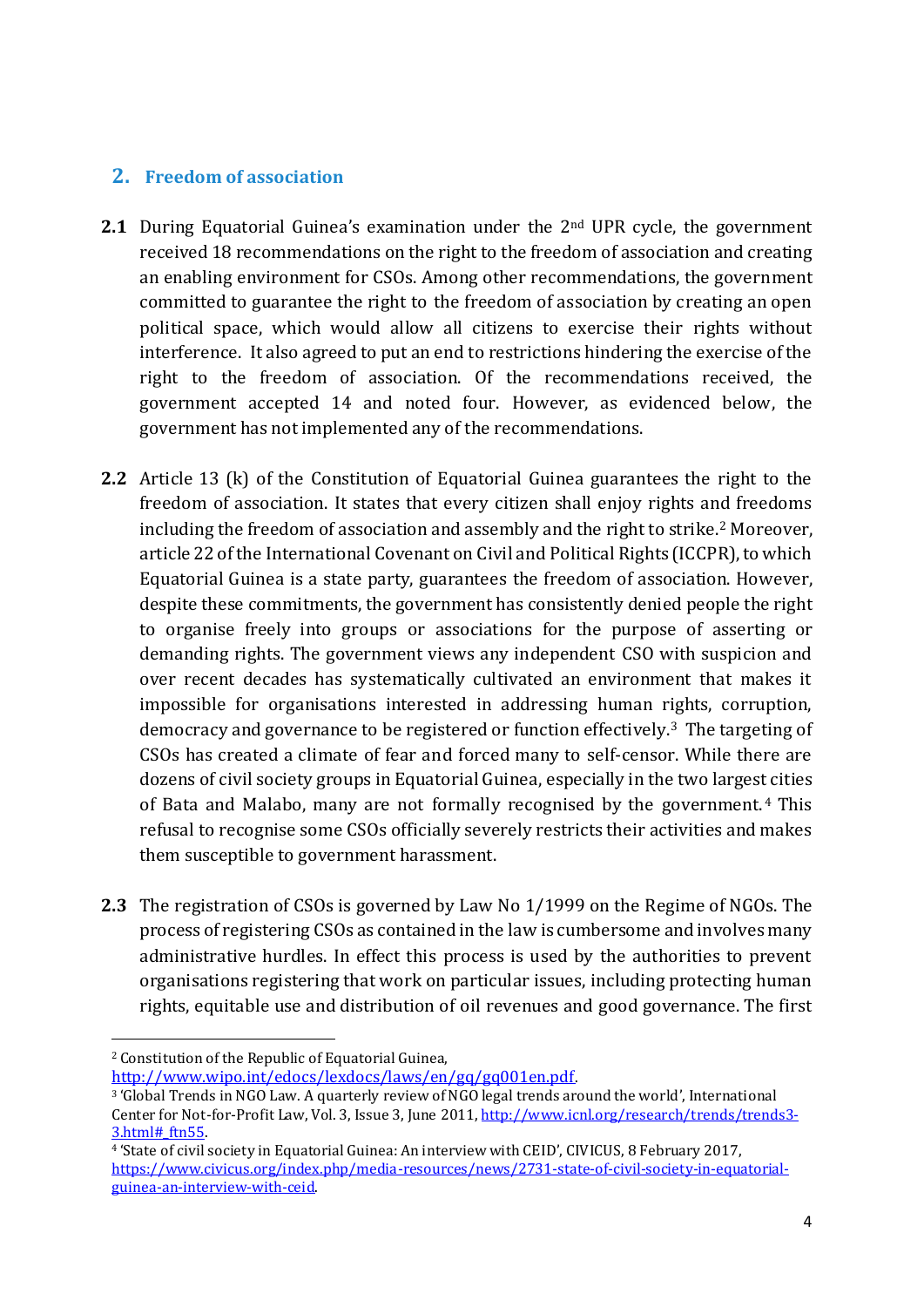phase of the registration process requires representatives of CSOs to submit their bylaws, articles of association and constitutions to a state notary for approval before they can be submitted for processing to the Ministry of Interior. However, a major challenge is that there are only two notaries who provide civil and legal services in the entire country, one in Bata and one in Malabo, making it difficult for them to dedicate time to approving documents submitted by civil society groups, as these are deemed less important. 5

- **2.4** Once registration documents are approved by notaries, CSO representatives are required to include two affidavits confirming that the organisation agrees to be subjected to the control of the relevant ministry and that it will submit reports four times a year to the authorities. The application, inclusive of these documents, is then submitted to the Ministry of Interior. Organisations whose applications are successfully processed by the Ministry of Interior are then registered with the National Registry of Associations. There are no time limits set for applications for an application to be approved or rejected by the Ministry of Interior and in practice many CSOs do not receive feedback on their applications for years after they have been submitted. Organisations that are aligned to the ruling party or those submitted by government representatives are approved within a short period of time, while many applications from CSOs focusing on human rights, accountability and the rule of law are not even acknowledged by the Ministry of Interior. For example, Coordinadora Nacional (Civil Society National Focal Point), a CSO coalition, has been waiting for feedback on its registration application for several years. Many organisations are forced to close down because they have not been made aware of the status of their application.
- **2.5** In addition, the law on the regime of NGOs is vague about the process for deregistering CSOs and reapplication for deregistered CSOs (see 2.7). The implication of this is that some organisations operate without registering or continue to operate after they have been informed by the authorities that they have been de-registered.<sup>6</sup> In addition CSOs are required to inform the Ministry of Interior if they receive donations that exceed 50,000 FCFA (approximately US\$100). This increases the reporting and administrative requirements for CSOs.
- **2.6**Although the right to form and belong to trade unions is recognised in the constitution, the Law on Trade Unions (1992) imposed a number of restrictive provisions that make it difficult for trade unions to register and represent their members. While the law codifies that the state will recognise the right of employees

<sup>-</sup><sup>5</sup> 'Disempowered Voices: The Status of Civil Society in Equatorial Guinea', EG Justice, 2011, [http://egjustice.org/sites/default/files/EITI%20Civil%20Society%20Report%20-](http://egjustice.org/sites/default/files/EITI%20Civil%20Society%20Report%20-%20Final%20Published%20Version%20Color.pdf) [%20Final%20Published%20Version%20Color.pdf.](http://egjustice.org/sites/default/files/EITI%20Civil%20Society%20Report%20-%20Final%20Published%20Version%20Color.pdf)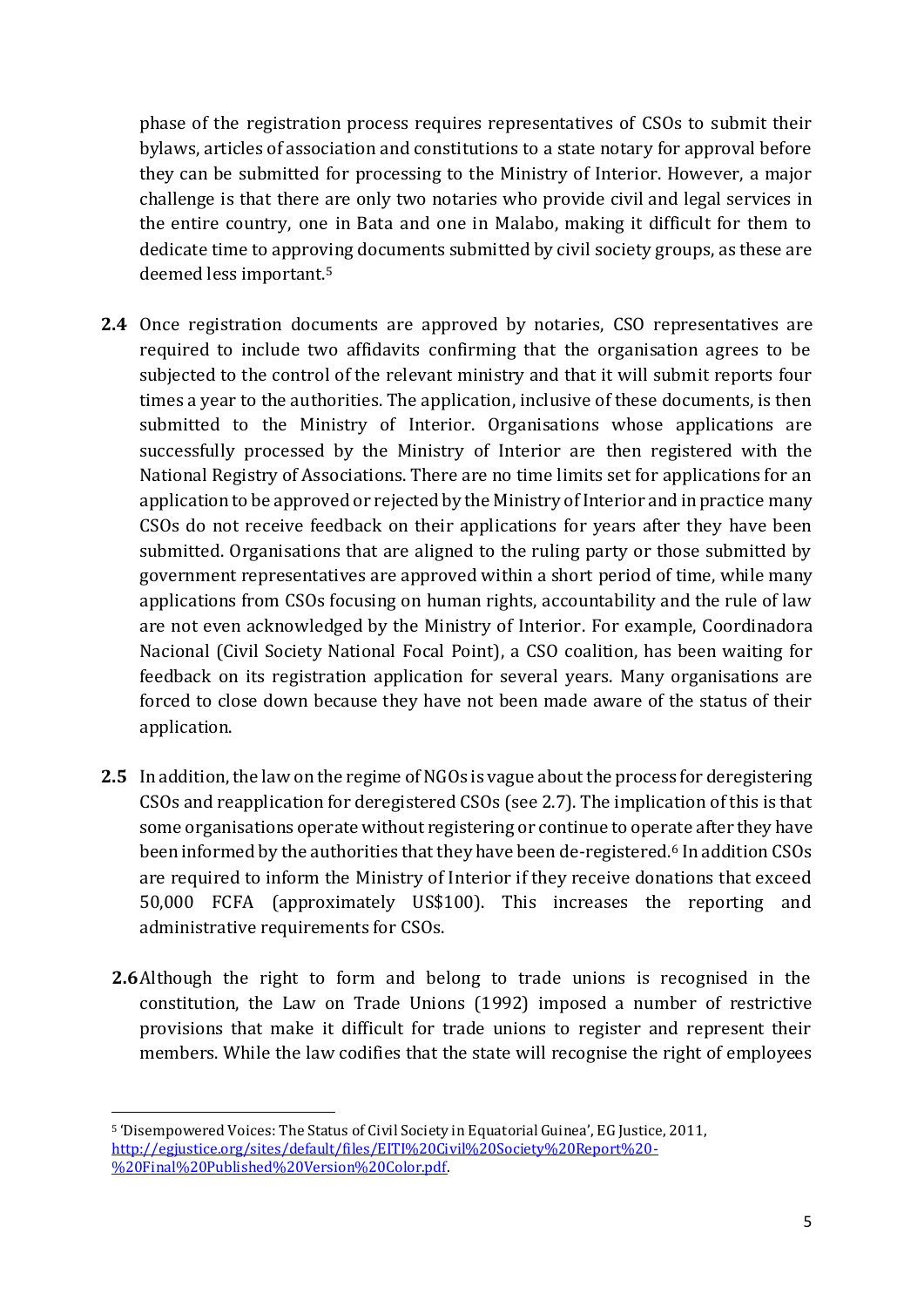in the public administration to organise and that it shall be regulated by law, <sup>7</sup> it also stipulates that trade unions should have at least 50 members from the same workplace and geographic location before they can be registered. This requirement effectively prevents unions from registering because very few employers employ large numbers of people and there are many geographic divisions in Equatorial Guinea. Workers are also intimidated and put under pressure to join the ruling party. In effect, the government only recognises one union – the union of small farmers. Unions such as the Workers' Unions of Equatorial Guinea, the Independent Service Union, Teachers' Union Association and the Rural Workers' Organisation have sought be registered formally and recognised by the government for many years but have been ignored.8 When some of these unions have made requests for registration to notaries they have been informed that trade unions are not allowed in Equatorial Guinea.9

**2.7** On 2 March 2016, the Minister of Internal Affairs and Local Corporations, Clemente Engonga Nguema Onguene, informed CEID representatives that all its activities must be suspended.10 The Minister's order stated that the suspension was in response to messages delivered during a youth meeting organised by CEID in January 2016, which were aimed at compelling young people to engage in civil disobedience.<sup>11</sup> This, according to the Minister's order, violated the law on the regime of NGOs. CEID responded by stating that none of the views expressed during the forum were aimed at inciting violence or civil disobedience and that messages from participants were in line with constitutional guarantees of the freedom of expression. <sup>12</sup> Before the suspension of CEID activities, the government forced it to cancel its youth forum, a day after it had started in January 2016. The youth forum had brought together more than 150 participants from the different parts of Equatorial Guinea. In September 2016, CEID announced that it was restarting its activities and went on to hold several meetings attended by public officials, including the Prime Minister.13

1

<sup>&</sup>lt;sup>7</sup> 'Observation (CEACR) – adopted 2016 published 106<sup>th</sup> ILC session (2017)', International Labour Organization, 2017,<br>http://www.ilo.org/dyn/normlex/en/f?p=NORMLEXPUB:13100:0::NO::P13100 COMMENT ID:3296757.

<sup>&</sup>lt;sup>8</sup> 'Equatorial Guinea - Trade unions still not recognised', International Trade Union Confederation, 2011, <https://survey.ituc-csi.org/Trade-unions-not-recognised,6145.html>

<sup>9</sup> '2008 annual survey of violations of trade union rights – Equatorial Guinea', Ref World, UN Refugee Agency, 20 November 2008, http://www.refworld.org/docid/4c52ca9328.html.<br><sup>10</sup> 'Press statement on the suspension of CEID by the Ministry of Interior of Equatorial Guinea', CEID, 23

March 2016, [http://ceidge.org/index.php/quienes-somos-3/26-press-statement-on-the-suspension-of](http://ceidge.org/index.php/quienes-somos-3/26-press-statement-on-the-suspension-of-ceid-by-the-ministry-of-interior-of-equatorial-guinea)[ceid-by-the-ministry-of-interior-of-equatorial-guinea.](http://ceidge.org/index.php/quienes-somos-3/26-press-statement-on-the-suspension-of-ceid-by-the-ministry-of-interior-of-equatorial-guinea) 11 'RESOLUCION de fecha 2 de marzo por la que se SUSPENDE las actividades de la ONG Centro de

Estudios e Iniciativas para el Desarrollo (CEID)', Republica de Guinea Ecuatorial, Ministerio del Interior y Corporacionnes Locales, 2 March 2016,<br>http://egiustice.org/sites/default/files/Suspension%20CEID%20Marzo%202016.pdf.

 $12$  'Press statement on the suspension of CEID by the Ministry of Interior of Equatorial Guinea', EG Justice, 23 March 2016, [http://www.egjustice.org/post/ceid-response-shutdown.](http://www.egjustice.org/post/ceid-response-shutdown)<br><sup>13</sup> 'Serious concern over the arbitrary arrest of two civil society leaders', CIVICUS Monitor, 24 April 2017,

[https://monitor.civicus.org/newsfeed/2017/04/24/two-civil-society-leaders-arbitrarily-detained-cso](https://monitor.civicus.org/newsfeed/2017/04/24/two-civil-society-leaders-arbitrarily-detained-cso-heavily-fined-operating-while-suspended/)[heavily-fined-operating-while-suspended.](https://monitor.civicus.org/newsfeed/2017/04/24/two-civil-society-leaders-arbitrarily-detained-cso-heavily-fined-operating-while-suspended/)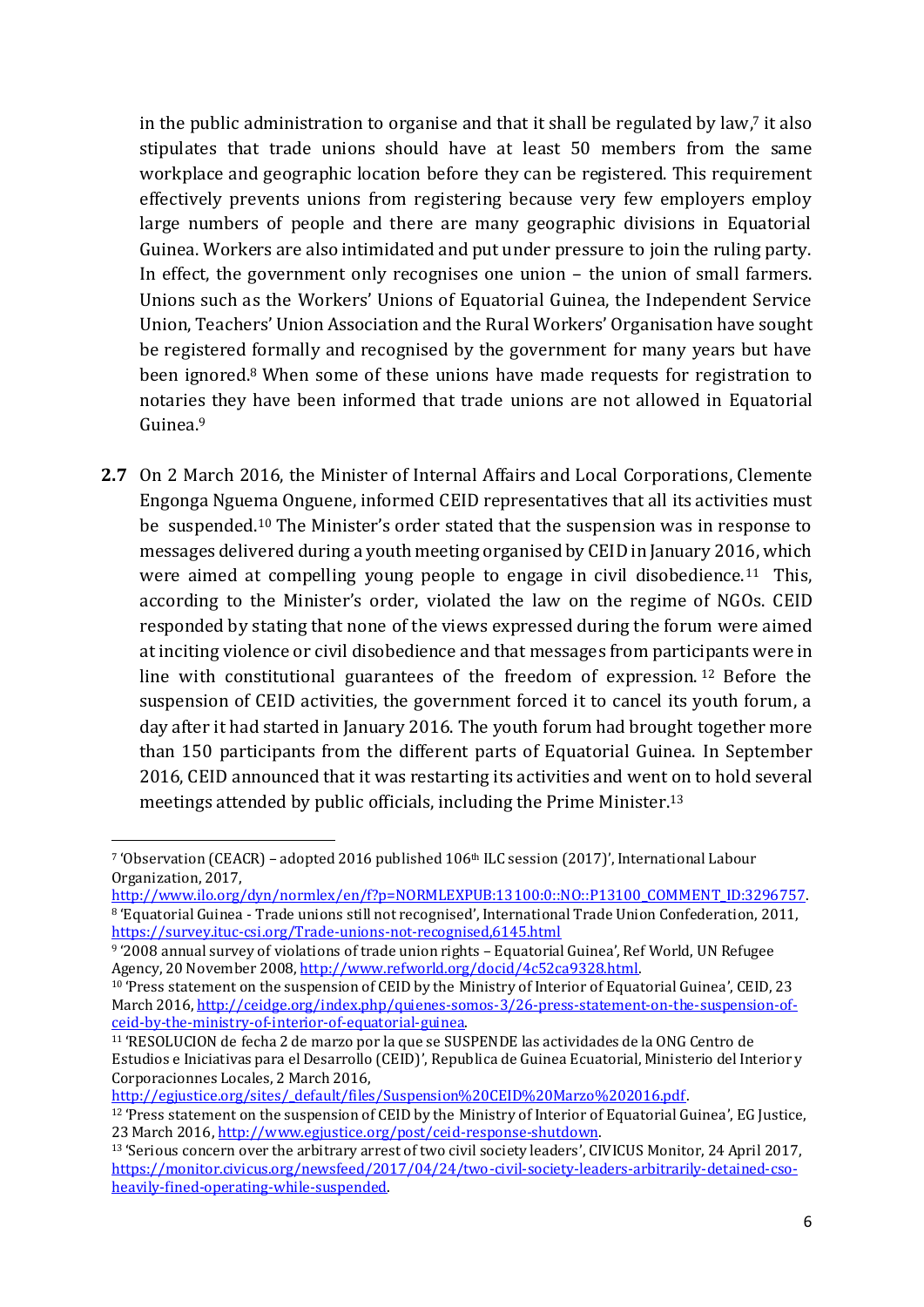**2.8** In August 2015, local authorities dismissed the entire management board of the CSO Rebola Cultural Centre – Casa de Cultura de Rebola. The authorities claimed that the activities of the centre were unconstitutional. The management of the Centre, made up of volunteers, was dismissed because Clemente Engonga Nguema Onguene expressed concerns about the lyrics of a song produced by two young artists at the centre.14 The minister speciously contended that the lyrics and some activities of the centre were against the ideals of the ruling party and were thus unconstitutional.15 The authorities then decided to replace the management with members of the ruling party. In response, the community of Rebola organised peaceful demonstrations to express concerns over the interference of the government in the centre's activities, but the protests were violently dispersed by security forces, and several protesters were arrested and detained.

## **3. Harassment, intimidation and attacks against human rights defenders and civil society activists**

- **3.1** Under Equatorial Guinea's previous UPR examination, the government received eight recommendations on the protection of HRDs and civil society representatives. The government committed to implement several recommendations including "facilitating the legal recognition of HRDs and simplifying the procedure of their recognition and function." The government also agreed to ensure that all HRDs work in a safe environment and to prosecute all those responsible for intimidating and threatening them. Of the recommendations received, five were accepted and three were noted. However, the government has not implemented any of the recommendations.
- **3.2** Article 12 of the UN Declaration on Human Rights Defenders mandates states to take the necessary measures to ensure the protection of HRDs. The ICCPR further guarantees the freedoms of association, peaceful assembly and expression. However, in spite of these protections, HRDs and civil society representatives are often subjected to arbitrary arrests, prolonged detentions and judicial persecution.
- **3.3** On 17 April 2017, the authorities detained HRDs Enrique Asumu and Alfredo Okenve. Enrique is president of CEID and Alfredo its vice president. The two were prevented from boarding flights from Malabo to Bata following their participation in events on 14 and 15 April 2017 marking the 20<sup>th</sup> anniversary of CEID.<sup>16</sup> After they visited the

-

<sup>14</sup> 'Joint NGO Statement Urging a Halt of Pre-Election Civil Society Crackdown in Equatorial Guinea', CIVICUS, 4 April 2016, [https://www.civicus.org/index.php/media-resources/news/902-joint-ngo](https://www.civicus.org/index.php/media-resources/news/902-joint-ngo-statement-urging-a-halt-of-pre-election-civil-society-crackdown-in-equatorial-guinea)[statement-urging-a-halt-of-pre-election-civil-society-crackdown-in-equatorial-guinea.](https://www.civicus.org/index.php/media-resources/news/902-joint-ngo-statement-urging-a-halt-of-pre-election-civil-society-crackdown-in-equatorial-guinea) 15 'Freedom of expression under threat', EG Justice, 1 September 2015,

[http://www.egjustice.org/post/freedom-expression-under-threat.](http://www.egjustice.org/post/freedom-expression-under-threat) 16 'Urgent: the President and the Vice President of CEID arrested in "Guantanamo"', CEID, 17 April 2017, [http://www.ceidge.org/index.php/quienes-somos-3/39-urgent-the-president-and-the-vice-president-of](http://www.ceidge.org/index.php/quienes-somos-3/39-urgent-the-president-and-the-vice-president-of-ceid-arrested-in-guantanamo)[ceid-arrested-in-guantanamo.](http://www.ceidge.org/index.php/quienes-somos-3/39-urgent-the-president-and-the-vice-president-of-ceid-arrested-in-guantanamo)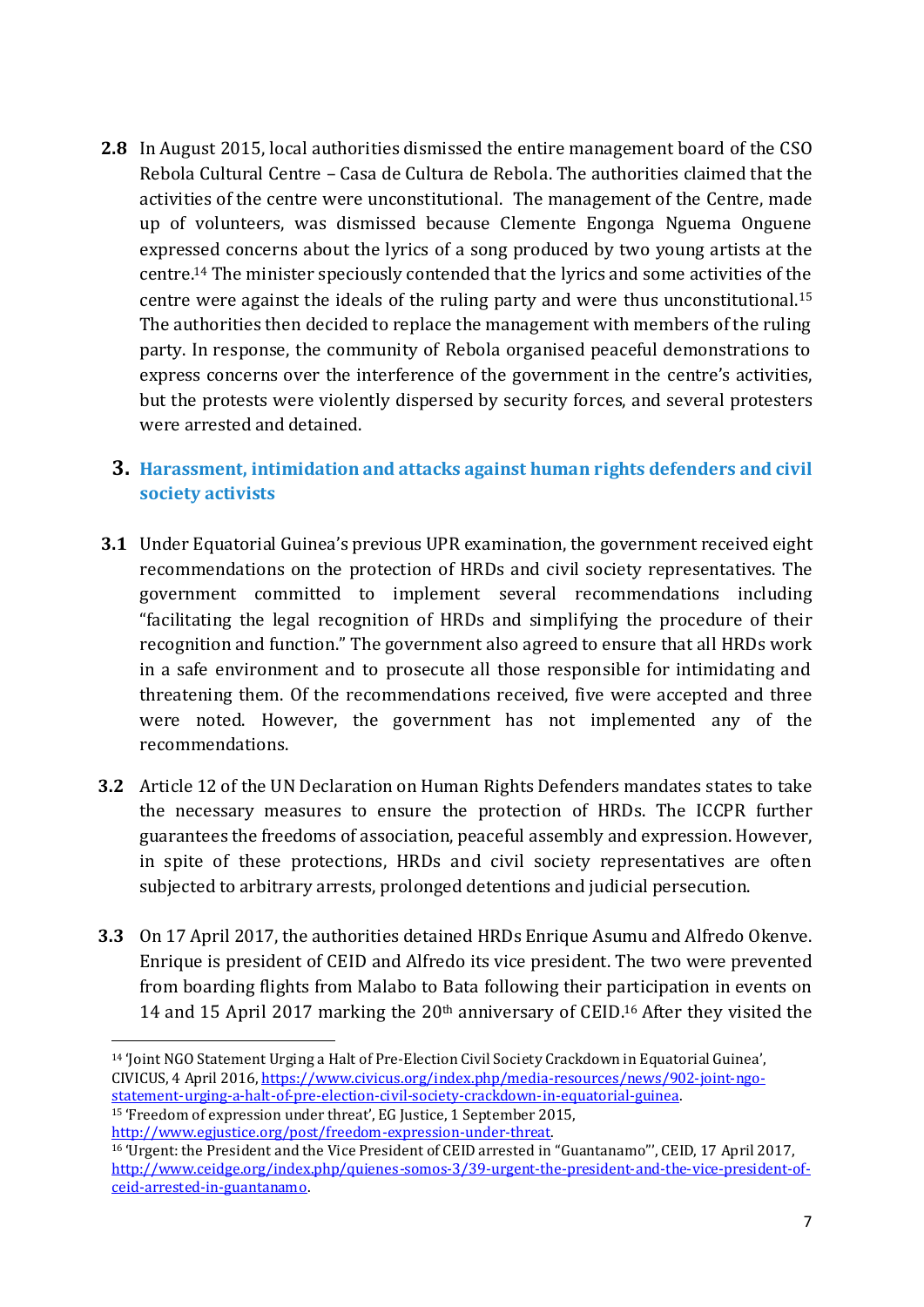office of the Minister of National Security, adjacent to the Central Police Commissary, to find out why they had been prevented from flying, they were instead interrogated and detained. They were not charged or brought before a judge. Several other members of CEID who participated in the events were interrogated and released. Enrique and Alfredo were released on 25 April and 4 May 2017 respectively after they each paid a fine of 2 million FCFA (approximately US\$3,500).

- **3.4** On 12 November 2017, during legislative elections, civil society activist Raimundo Nandong was arbitrarily arrested outside a polling station in Bata. He is a member of the Locos por Cultura group, director of the Biyeyema theatre group and a CEID board member. 17
- **3.5** On 16 January 2017, police arrested activists Anselmo Santos Eko Anvom and Urbano Elo Ntutum in Bata. They are members of the Covergencia para la Democracia Social (CPDS) political opposition party and were arrested as they distributed flyers for an event on the electoral census and broader issues affecting citizens.<sup>18</sup> They were interrogated and detained at Bata Central Police Station. The police accused them of attempting to disrupt public activities.
- **3.6** On 19 March 2015, HRD Luis Nzo was arrested by three policemen in Malabo as he distributed flyers and used a megaphone to denounce the arrest of Guillermo Nguema, a leader of the Republican Democratic Front opposition party. <sup>19</sup> Luis was physically assaulted during his arrest before he was forced into a police car and transported to the town of Mongomo in Wele-Nzas province, mainland Equatorial Guinea. He was denied immediate access to medical personnel and a lawyer following his arrest.<sup>20</sup> Guillermo was arrested in Malabo by the Director of National Security and accused of being "a bad influence" on young people and inciting them to violence against the government.
- **3.7** HRDs Miguel Mbomio, Antonio Nguema and Celestino Okenve were arrested between 14 and 16 January 2015 while distributing flyers calling on people not to participate in the African Cup of Nations football tournament beginning on 17 January 2015. They were offered limited access to legal representatives and their families and held for two weeks without charges. They were released after appeals from CSOs, including domestic and exile CSOs and international human rights groups.

<sup>19</sup> 'Equatorial Guinea Detentions Threaten Constitutional Rights', Voice of America, 8 April 2015, [https://editorials.voa.gov/a/equatorial-guinea-detentions-threaten-contitutional-rights/2711047.html.](https://editorials.voa.gov/a/equatorial-guinea-detentions-threaten-contitutional-rights/2711047.html) 20 'Release human rights defender and opposition leader', EG Justice, 20 March 2015, [http://www.egjustice.org/post/release-human-rights-defender-and-opposition-leader.](http://www.egjustice.org/post/release-human-rights-defender-and-opposition-leader)

<sup>-</sup><sup>17</sup> 'URGENTE: Detención arbitraria de Raimundo B. Nnandong "Russo", directivo de CEIDGE', CEID, 14 November 2017[, http://www.ceidge.org/index.php/quienes-somos-3/54-urgente-detencion-arbitraria](http://www.ceidge.org/index.php/quienes-somos-3/54-urgente-detencion-arbitraria-de-raimundo-b-nnandong-russo-directivo-de-ceidge)[de-raimundo-b-nnandong-russo-directivo-de-ceidge.](http://www.ceidge.org/index.php/quienes-somos-3/54-urgente-detencion-arbitraria-de-raimundo-b-nnandong-russo-directivo-de-ceidge) 18 'Authorities must End Clampdown on Freedom of Expression', EG Justice, 20 January 2016,

[http://www.egjustice.org/post/authorities-must-end-clampdown-freedom-expression.](http://www.egjustice.org/post/authorities-must-end-clampdown-freedom-expression)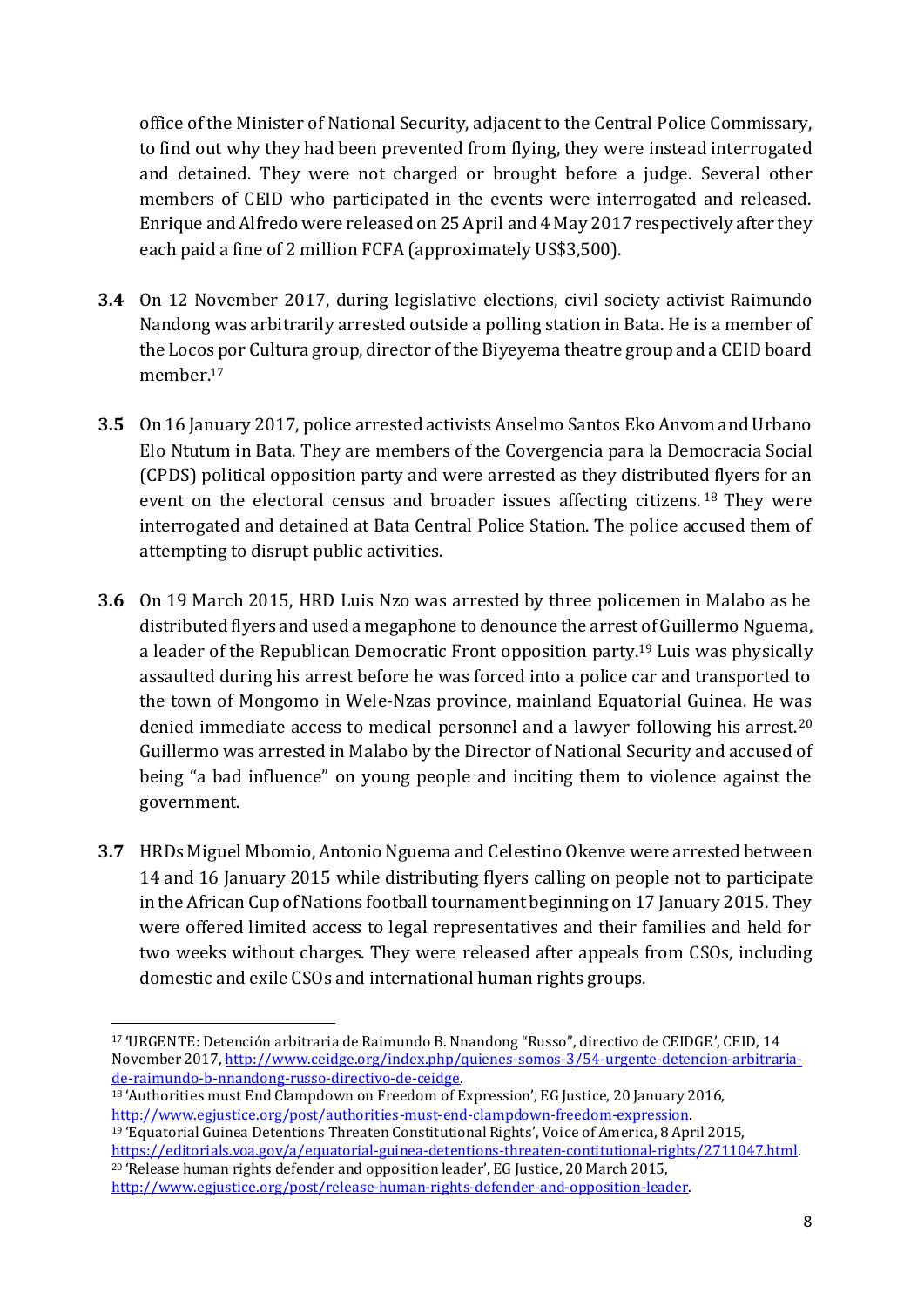#### **4. Freedom of expression, independence of the media and access to information**

- **4.1** Under the 2nd UPR cycle, the government received 22 recommendations relating to the freedom of expression, protection of journalists and access to information. For example, the government pledged to ensure that journalists work in a safe environment by prosecuting those that intimidate and threaten them. It also agreed to support the creation of independent information bodies to ensure that the independence of the press is guaranteed. Of the recommendations received, 15 were accepted and seven were noted. However, as discussed below, the government has not implemented any of the recommendations.
- **4.2** Article 19 of the ICCPR guarantees the right to the freedoms of expression and opinion. Article 13 (b) of the Constitution of Equatorial Guinea also guarantees the right to the freedom of expression. However, in policy and practice this freedom is severely restricted. All broadcast media are owned by the state, with the exception of RTV-Asonga, a radio and television network owned by the president's son, Teodoro Nguema Obiang. The state-owned television station RTVGE is used as a platform for government propaganda and only broadcasts activities that are related to the governing party. Very few private newspapers exist and those that do are strictly censored. Journalists who offer views that are critical of the government, security forces or the president and his family are dismissed or judicially persecuted. In the light of these severe restrictions on state-owned media houses, Equatoguineans who can afford the hefty costs rely on online news sources for information. However, the authorities regularly block the websites of exiled groups, the political opposition and foreign news sources. The government also prevents information on protests and democratic uprisings in other countries from being broadcast in Equatorial Guinea. Because of these restrictions many journalists resort to self-censorship and others have fled into exile.
- **4.3** The authorities use the Press, Printing and Audiovisual Law (Law No. 6/1997) to target journalists and media agencies. Article 10 of the law recognises the right of the media to receive and publish information, but in practice, these rights are restricted if, for example, the authorities consider the information published to be defamatory.<sup>21</sup> The publication of information or request for information by journalists or media agencies which the authorities deem violates the personal honour or reputation of a family or individual is considered an act of defamation. In addition, libel and defamation continue to be codified under Article 240 of the Criminal Code, making them criminal rather than civil matters. Further, journalists have been suspended

<sup>-</sup><sup>21</sup> 'Libertad de expresión e información. Ley nº 6/1997, de prensa, imprenta y medios audiovisuales'.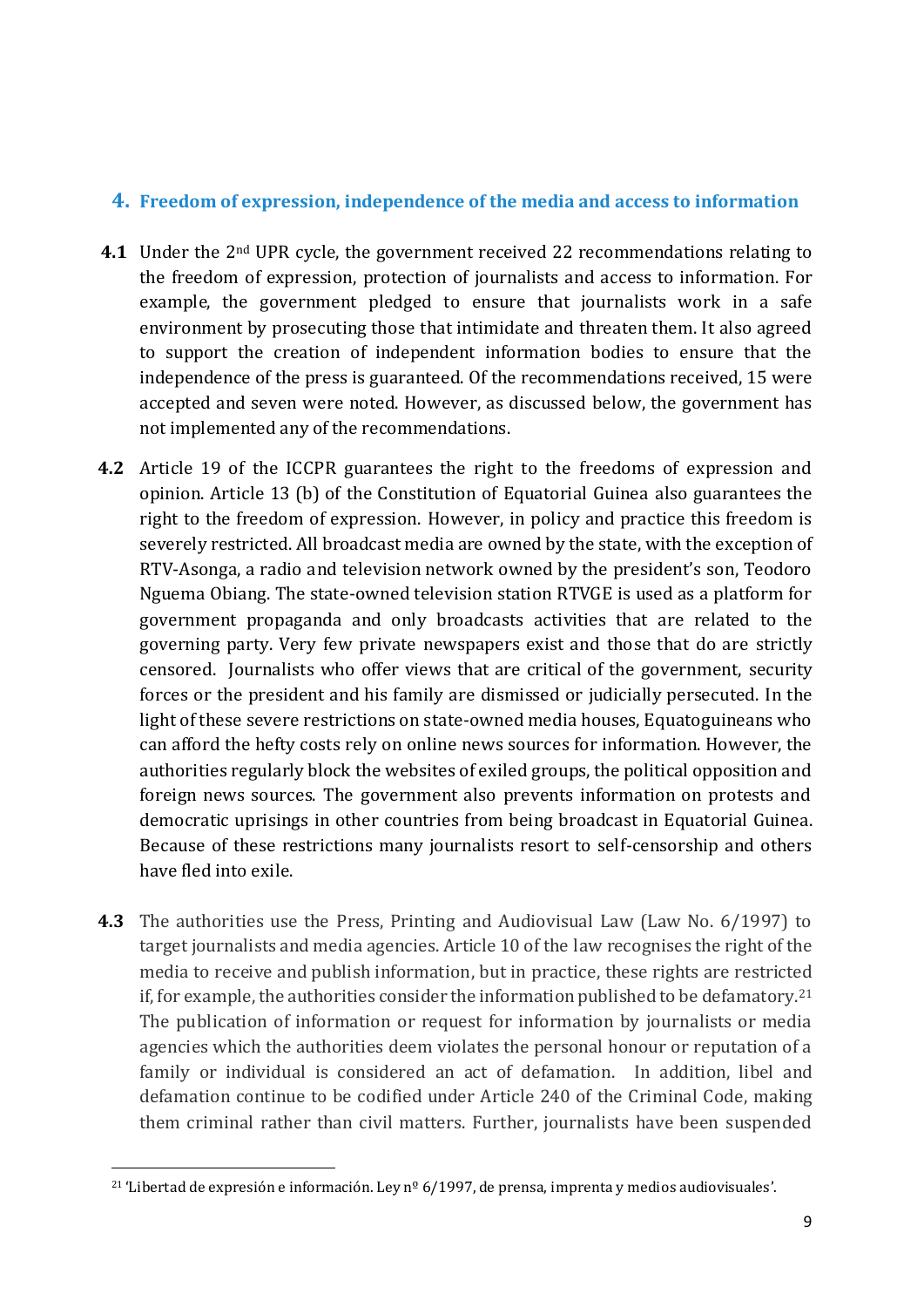during the UPR reporting period for reporting on issues considered libellous by government officials.

- **4.4** On 16 September 2017, blogger and cartoonist Ramón Esono Ebalé was arrested by security forces in Malabo and questioned about his cartoons, which were critical of the president.22 His blog, Locos TV, and drawings were critical of the authorities and expressed concerns about the lack of basic services, high levels of inequality and corruption.23 Even though he had been interrogated about his cartoons, he was later charged with engaging in counterfeit activities and money laundering under the Criminal Code and Criminal Procedure. He was ordered by a judge to pay 2 million FCFA (approximately US\$3,500) as surety and all his assets in Equatorial Guinea were seized by the authorities. He was jailed at Black Beach prison in Malabo but was later released on 7 March 2018 on the orders of a judge.24 He was released after the charge of engaging in counterfeit activities was dropped as the main state witness withdrew his testimony and stated that he had been following orders from his superiors who had compelled him to accuse Ramón. <sup>25</sup> After his release from jail, Ramón was unable to travel out of Equatorial Guinea to join his family, as the authorities refused to issue him a new passport.<sup>26</sup>
- **4.5** On 23 June 2017, the police arbitrarily arrested Justo Enzema, Samuel Obiang Mbana and nine other journalists as they covered a press conference organised by a coalition of opposition parties at the headquarters of the CPDS. The arrests were conducted by Pedro Mba Obama, the Director General of Police, and 50 police officers, who dispersed the press conference and blocked access to the area.<sup>27</sup>
- **4.6** Samuel Obiang Mbana was previously arrested on 25 March 2015 as he covered the violent repression of student protests by security forces. His press card, phone and passport were confiscated after his arrest. He was detained for eight hours before being released. Samuel is a freelance reporter for Agence France Press, Deutsche Welle and Africa number 1 radio. As one of the few Equatoguineans working for foreign-based media agencies in the country he is viewed with suspicion by the authorities and perceived as a traitor. He has been arrested several times and

-

<sup>&</sup>lt;sup>22</sup> 'Free Ramon', EG Justice, 2017, http://freenseramon.egjustice.org.<br><sup>23</sup> 'Cartoonist detained in Equatorial Guinea for weeks without charge', CPJ, 7 October 2017, [https://cpj.org/2017/10/cartoonist-detained-in-equatorial-guinea-for-weeks.php.](https://cpj.org/2017/10/cartoonist-detained-in-equatorial-guinea-for-weeks.php)

<sup>24</sup> 'Cartoonist Ramón Esono Ebalé finally released from jail in Equatorial Guinea', PRI, 5 March 2018, [https://www.pri.org/stories/2018-03-05/cartoonist-equatorial-guinea-has-been-cleared-charges-hes](https://www.pri.org/stories/2018-03-05/cartoonist-equatorial-guinea-has-been-cleared-charges-hes-still-jail)[still-jail.](https://www.pri.org/stories/2018-03-05/cartoonist-equatorial-guinea-has-been-cleared-charges-hes-still-jail) 25 'PEN SA Concerned at Blocking of Cartoonist Ramón Esono Ebalé's Movement from Equatorial Guinea',

PEN South Africa, 7 May 2018[, http://pensouthafrica.co.za/pen-sa-concerned-at-blocking-of-cartoonist](http://pensouthafrica.co.za/pen-sa-concerned-at-blocking-of-cartoonist-ramon-esono-ebales-movement-from-equatorial-guinea/)[ramon-esono-ebales-movement-from-equatorial-guinea.](http://pensouthafrica.co.za/pen-sa-concerned-at-blocking-of-cartoonist-ramon-esono-ebales-movement-from-equatorial-guinea/)<br><sup>26</sup> 'CPJ joins call for Equatorial Guinea to renew cartoonist's passport', CPJ, 1 May 2018,

[https://cpj.org/blog/2018/05/cpj-joins-call-for-equatorial-guinea-to-renew-cart.php.](https://cpj.org/blog/2018/05/cpj-joins-call-for-equatorial-guinea-to-renew-cart.php)

<sup>27</sup> 'Human Rights Report 2016 -2017 Equatorial Guinea', EG Justice, 2017, http://egjustice.org/sites/\_default/files/EG%20Justice%20HR%20Report%20ENG%202016\_2017.pdf.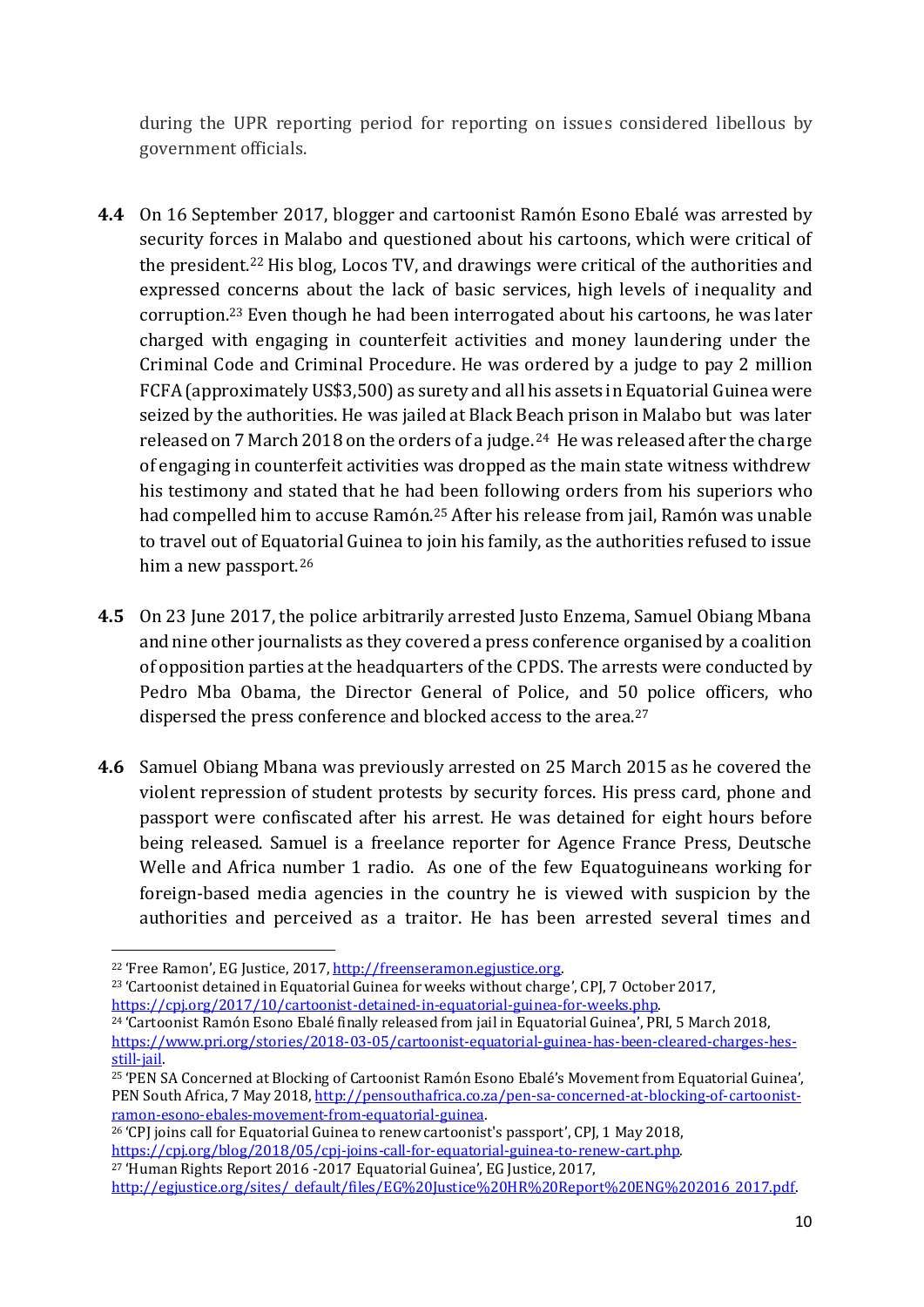prevented from reporting on press conferences because the authorities claimed they did not want some of the media agencies he reported for represented. On 1 August 2017, the authorities confiscated and destroyed copies of the pro-government weekly newspaper Ebano after it published an interview with Samuel, in which he called on the authorities to train security forces on issues related to the freedom of expression, so they could allow journalists to undertake their work without restrictions.

#### **5. Freedom of peaceful assembly**

- **5.1** During Equatorial Guinea's examination under the 2<sup>nd</sup> UPR cycle, the government received 16 recommendations on the right to the freedom of peaceful assembly. Among other recommendations, the government committed to providing human rights training to security officials and intensifying the fight against impunity and torture. In addition, the government agreed to hold officials accountable for the use of torture and arbitrary arrests of members of the political opposition. Of the recommendations received, 13 were accepted and three were noted. However, as evidenced below, the government has not implemented any recommendations.
- **5.2** Article 21 of the ICCPR guarantees the freedom of peaceful assembly. In addition, article 13 (k) of the Constitution of Equatorial Guinea guarantees this right. However, in practice the authorities do not allow peaceful protests organised by members of the political opposition and civil society. Requests to hold peaceful protests are turned down and when protests take place, they are violently repressed by security forces.<sup>28</sup> The authorities also arbitrarily arrest and detain organisers of protests days before protests are scheduled to take place.
- **5.3** Public assemblies in Equatorial Guinea are governed by Law 4/1992 on Freedom of Assembly and Demonstrations. According to Article 7 of the law, protest organisers must inform the Director General of National Security seven days before the start of a protest. In practice, however, notifications from civil society and the political opposition to hold peaceful protests to raise concerns about the actions of the government or on any issue related to the military, the president and his family are rejected. In comparison, request for demonstrations by supporters of the government are allowed and encouraged. For example, on 19 June 2017, the authorities authorised protests largely led by officials and members of the ruling party against France for prosecuting the son of President Obiang, who is also vice president of Equatorial Guinea, on corruption charges. The protesters called on the French Government to respect the territorial integrity and sovereignty of Equatorial Guinea.<sup>29</sup> On several

1

<sup>28</sup> "Peaceful assembly in Equatorial Guinea," CIVICUS Monitor

[https://monitor.civicus.org/newsfeed/2016/06/01/peaceful-assembly-equatorial-guinea/,](https://monitor.civicus.org/newsfeed/2016/06/01/peaceful-assembly-equatorial-guinea/) accessed 20 August 2018.

<sup>29</sup> 'Widespread protests in Equatorial Guinea about Trial of Vice-President of the nation', Voice of Africa, 20 June 2017, [http://www.voiceofafrica.tv/en/widespread-protests-in-equatorial-guinea-about-trial-of](http://www.voiceofafrica.tv/en/widespread-protests-in-equatorial-guinea-about-trial-of-vice-president-of-the-nation-d2687)[vice-president-of-the-nation-d2687.](http://www.voiceofafrica.tv/en/widespread-protests-in-equatorial-guinea-about-trial-of-vice-president-of-the-nation-d2687)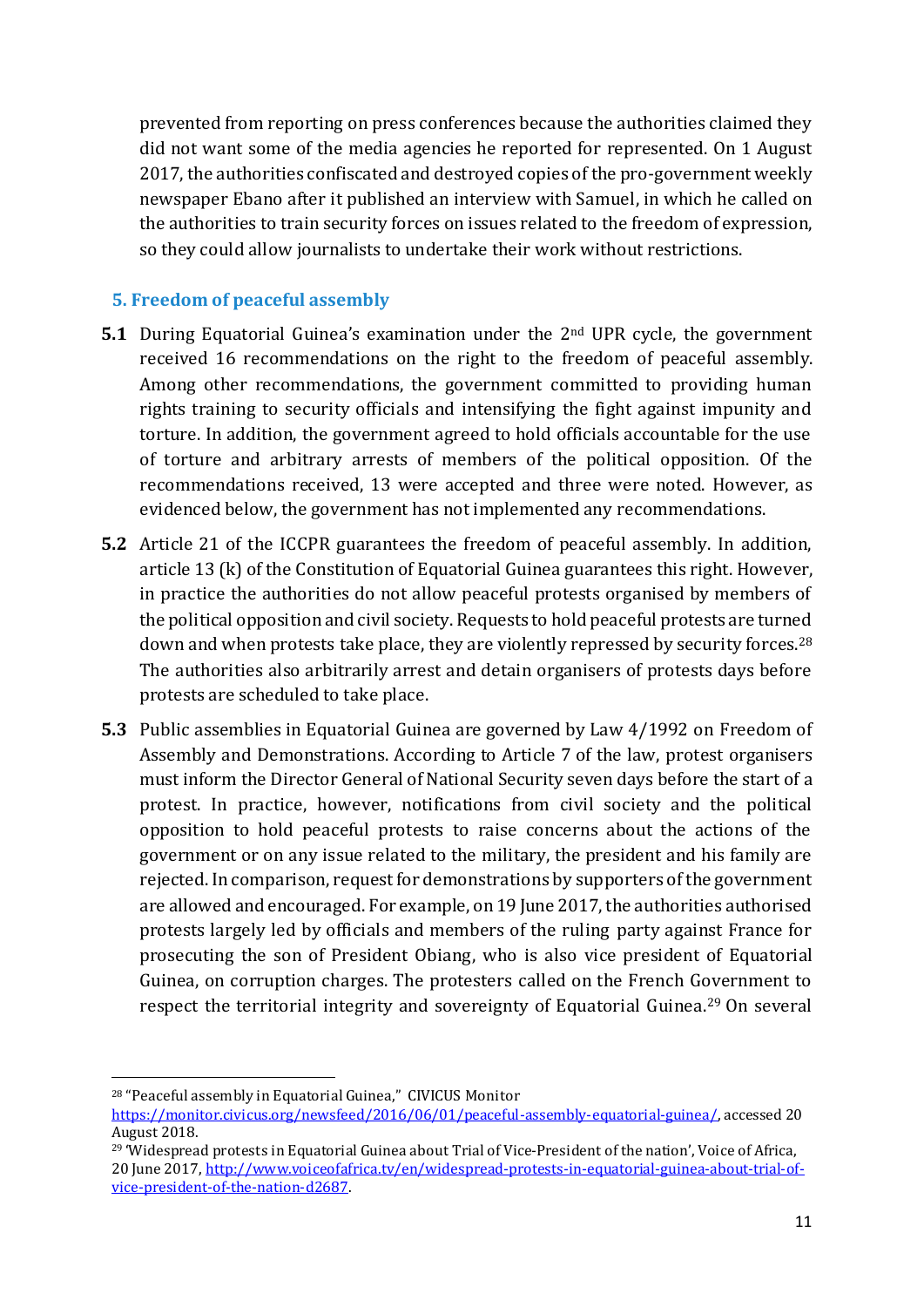occasions, civil servants have been forced to participate in protests held in support of government or ruling party actions.

- **5.4** In May 2017, police arrested 17 protesters during a demonstration against high prices for permits for taxi drivers. Some protestors were assaulted and had to receive medical treatment. Many of those arrested were detained and only released after several days. On 8 March 2018, security forces arrested 47 women and several men and children during an event commemorating international women's day in Bata. The event was held at the office of the CPDS, and those arrested were detained at Mbini police station, where some were assaulted.
- **5.5** On 25 March 2015, security forces forcefully dispersed peaceful protests organised by students of the Universidad Nacional de Guinea Ecuatorial. The students were protesting against the process of scholarship allocation, and the fact that the scholarship recipients were not receiving their funds. The protests were organised by students in Bata and Malabo and protesters held banners with inscriptions such as "scholarships for all" and "no cuts in education."<sup>30</sup> Police used teargas to disperse the protests and arrested 26 students in Bata and 20 in Malabo. The following day, the police again use excessive force to disperse protests calling for the release of those arrested the day before. Artist Benjamin Ndong, who released a song in support of the protests, was also arrested.

#### **6. Recommendations to the Government of Equatorial Guinea**

The authors call on the Government of Equatorial Guinea to create and maintain, in law and in practice, an enabling environment for civil society, in accordance with the rights enshrined in the ICCPR, the UN Declaration on Human Rights Defenders and Human Rights Council resolutions 22/6, 27/5 and 27/31.

At a minimum, the following conditions should be guaranteed: the freedoms of association, peaceful assembly and expression, the right to operate free from unwarranted state interference, the right to communicate and cooperate, the right to seek and secure funding and the state's duty to protect. In the light of this, the following specific recommendations are made:

#### **6.1 Regarding the freedom of association**

• Take measures to foster a safe, respectful and enabling environment for civil society, including by removing legal and policy measures that unwarrantedly limit the right to association.

<sup>-</sup><sup>30</sup> 'Arbitrary arrest and detention including that of a child', EG Justice, 9 April 2015, [http://www.egjustice.org/post/arbitrary-arrest-and-detention-including-child.](http://www.egjustice.org/post/arbitrary-arrest-and-detention-including-child)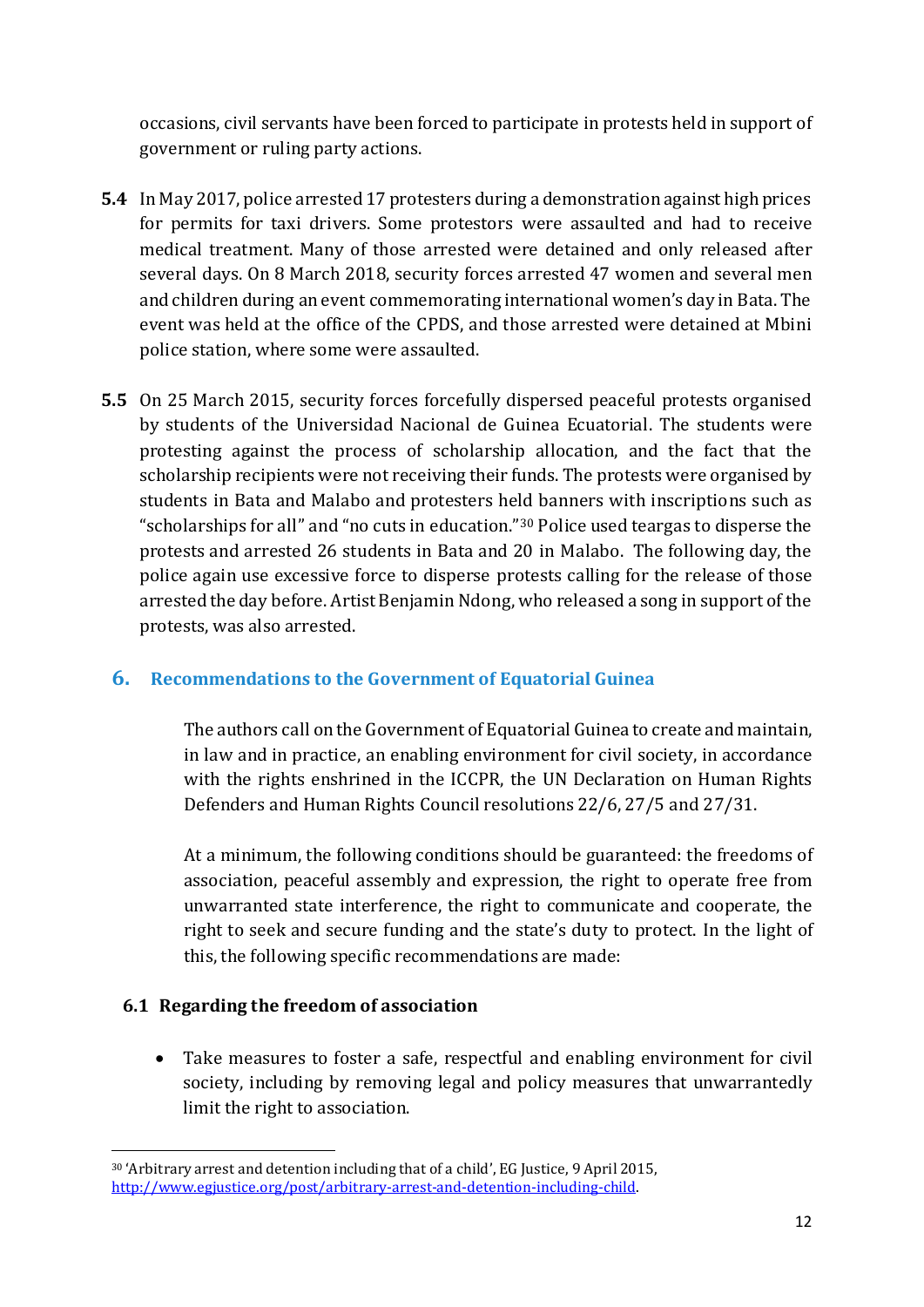- Facilitate the registration of all CSOs that have submitted applications for registration, including Coordinadora Nacional. Evaluate all applications on their merits and clarify the process for deregistering organisations.
- Create the conditions necessary for the registration and recognition of trade unions and allow the Workers' Unions of Equatorial Guinea, Independent Service Union, Teachers' Union Association and Rural Workers' Organisation to register and be recognised.
- Guarantee the existence and effective and independent functioning of autonomous trade unions by removing proscriptions on the formulation of independent labour unions and undue limitations on the right to strike.
- Stop interfering in the internal affairs of CSOs and allow them to operate as independent entities.
- Remove all undue restrictions on the ability of CSOs to receive domestic and international funding, in line with best practices articulated by the UN Special Rapporteur on the rights to freedom of peaceful assembly and of association.
- Abolish criminal responsibility for organising and participating in the activities of non-registered organisations and lift the ban on the activities of nonregistered organisations.
- Immediately reinstate and allow all CSOs or individuals connected to CSOs that have been arbitrarily and unduly sanctioned or deregistered to resume their work.
- Refrain from acts leading to the closure of safe spaces for CSOs or the suspension of their peaceful activities, and instead promote a meaningful political dialogue that places CSOs at the centre and allows and embraces diverging views, including those of HRDs, journalists, political activists and others.
- Amend the restrictive and vague provisions of Law No 1/1999 on the regime of NGOs to guarantee that undue restrictions on the freedom of association are removed, in line with articles 21 and 22 of ICCPR.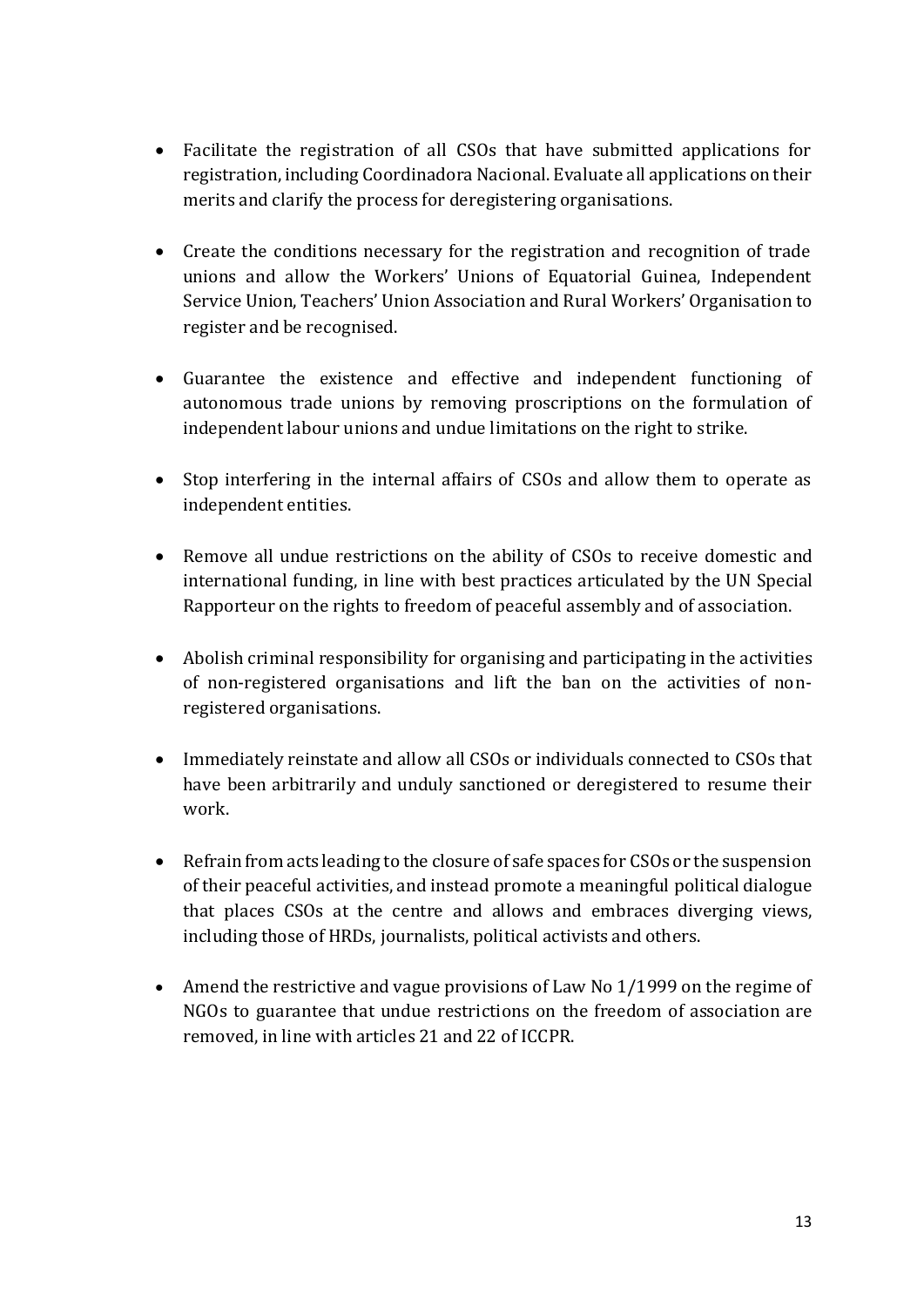#### **6.2 Regarding the protection of human rights defenders**

- Recognise HRDs and civil society representatives as key players in holding the state accountable and appreciate their contributions towards the development of the social and economic status of Equatoguineans.
- Ensure that HRDs are able to carry out their legitimate activities without fear or undue hindrance, obstruction or legal and administrative harassment.
- Provide a safe and secure environment in which civil society members and HRDs can carry out their work. Conduct impartial, thorough and effective investigations into all cases of attacks against and harassment and intimidation of them and bring the perpetrators of such offences to justice.
- Promptly initiate a process to repeal or amend legalisation and decrees that unwarrantedly restrict the legitimate work of HRDs, in line with the UN Declaration Human on Rights Defenders.
- Unconditionally and immediately release all HRDs, civil society representatives and political activists detained for exercising their fundamental rights to the freedoms of association, peaceful assembly and expression. Order and conduct an immediate review of their cases to prevent further harassment or prolonged detention.
- Publicly condemn instances of harassment and intimidation of civil society activists and CSOs.
- Systematically apply legal provisions that promote and protect human rights and establish mechanisms that protect HRDs by adopting a specific law on the protection of HRDs, in accordance with Human Rights Council resolution 27.31.

### **6.3 Regarding the freedom of expression, independence of the media and access to information**

- Lift restrictions that prevent private media outlets and journalists working for them from travelling freely and doing their work without intimidation and harassment.
- Ensure the freedom of expression and media freedom by bringing national legislation into line with international standards.
- Cease the practice of confiscating and censoring print media.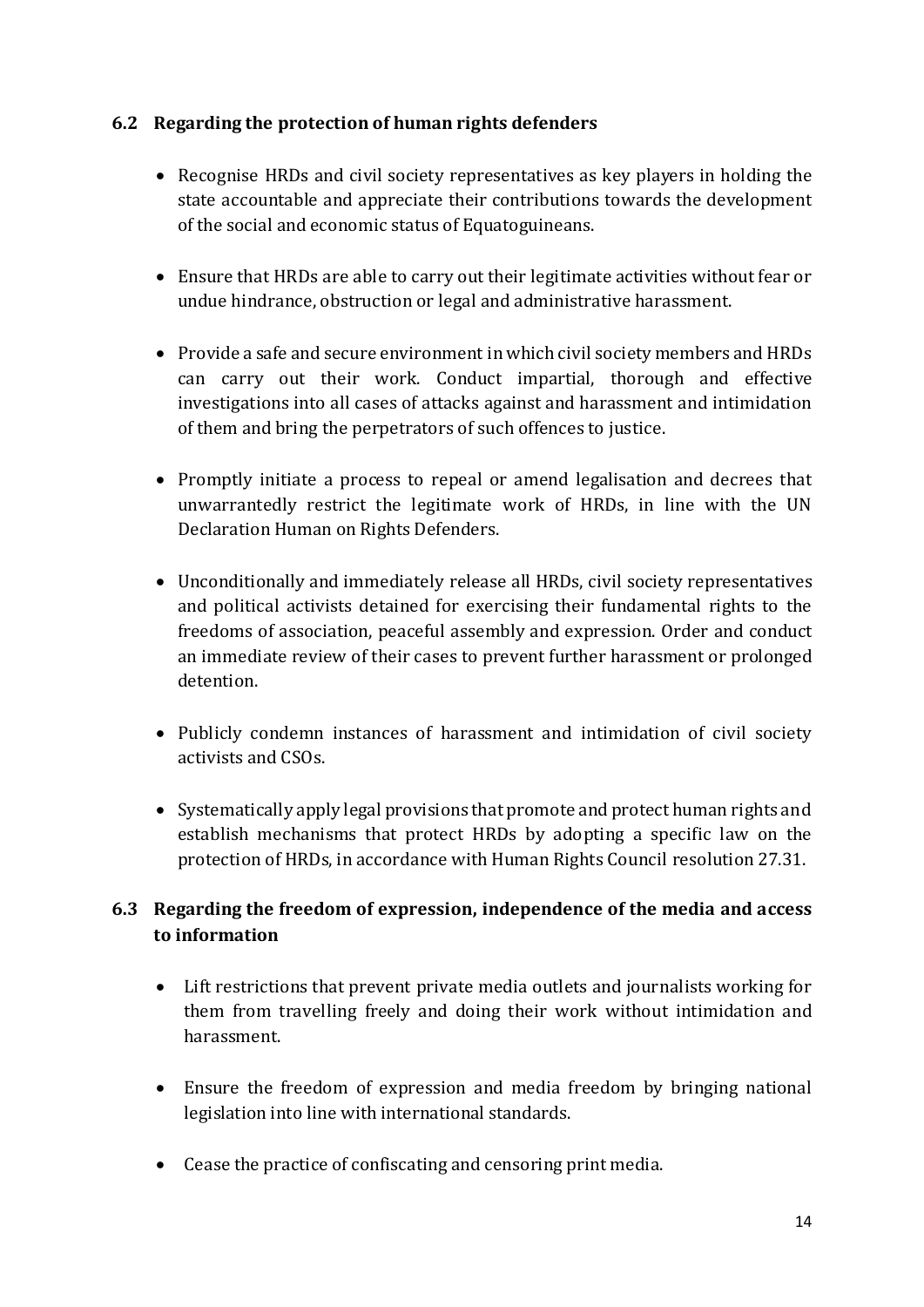- Reform defamation legislation in conformity with article 19 of the ICCPR.
- Ensure that journalists and writers may work freely and without fear of retribution for expressing critical opinions or covering topics that the government deems sensitive.
- Take adequate steps to lift restrictions on the freedom of expression and adopt a framework for the protection of journalists from persecution, intimidation and harassment.
- Develop an action plan to ensure that internet laws comply with the government's commitment to guarantee the freedom of expression and information, including by ensuring free access to electronic media, liberalising electronic media ownership rules and allowing domestic bloggers, journalists and other internet users to play a full and active role in promoting and protecting human rights.
- Remove all restrictions on internet access, social media outlets and CSO websites, thereby allowing unfettered access to online information resources.
- Adopt a law on access to information in order to promote fully the exercise of the rights to the freedoms of expression and opinion.
- Refrain from adopting any laws providing for censorship or undue control over the content of the media.
- Refrain from censoring social and conventional media and ensure that freedom of expression is safeguarded in all forms, including in the arts.

#### **6.4 Regarding the freedom of peaceful assembly**

- Adopt best practices on the freedom of peaceful assembly, as put forward by the UN Special Rapporteur on the rights to freedom of peaceful assembly and of association in his 2012 annual report, which calls for procedures in which there is simple notification of assemblies being held, rather than explicit permission being needed to assemble.
- Amend restrictive and vague provisions of Law 4/1992 on freedom of assembly and demonstrations to guarantee fully the right to the freedom of peaceful assembly.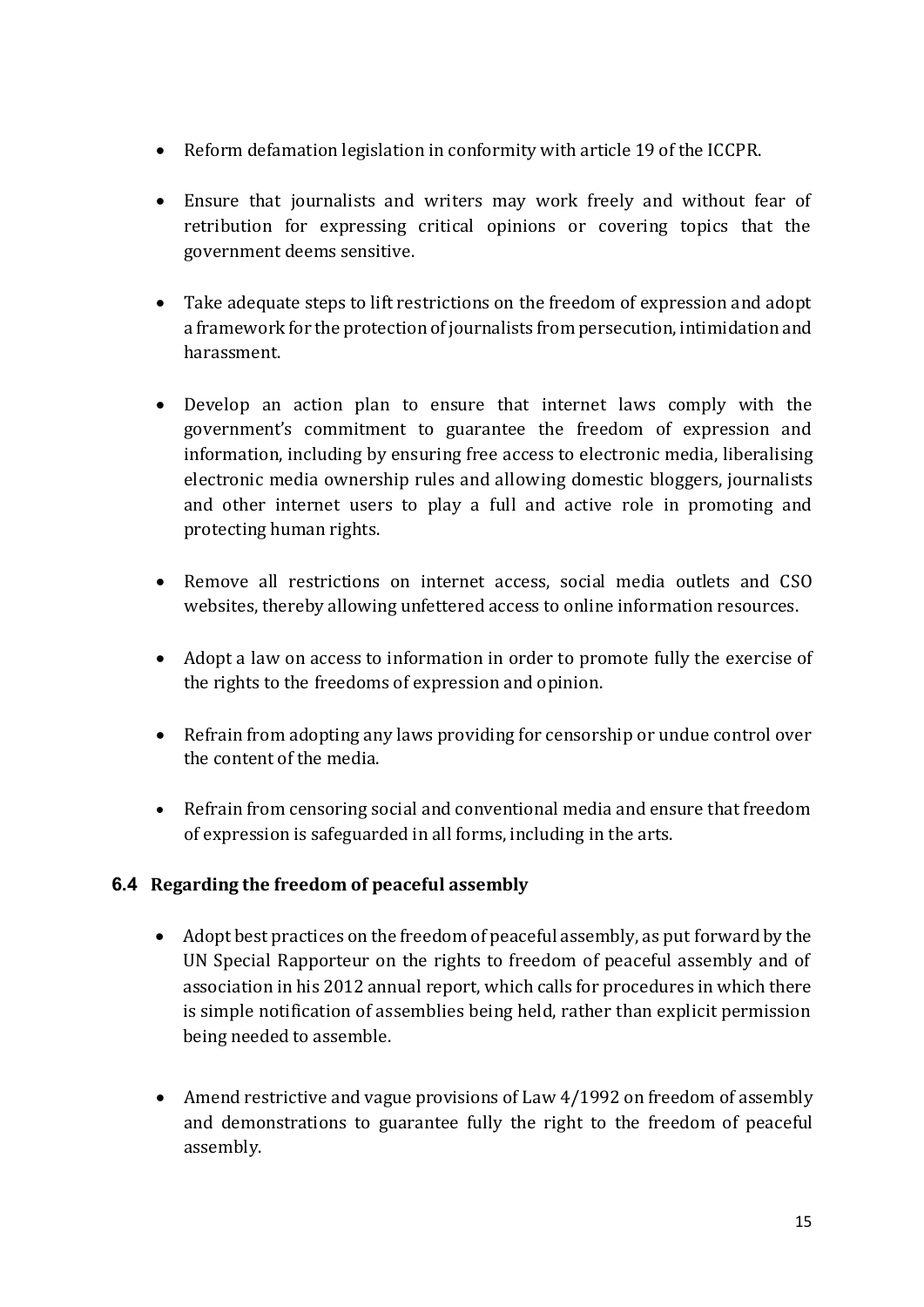- Unconditionally and immediately release all protesters, journalists and HRDs detained for exercising their right to the freedom of peaceful assembly. Immediately review their cases to prevent further harassment and, when warranted, compensate the affected individuals for undue harassment, arbitrary detention and unlawful incarceration.
- Review and if necessary update existing human rights training for police and security forces, with the assistance of independent CSOs, to foster the more consistent application of international human rights standards, including the UN Basic Principles on the Use of Force and Firearms.
- Publicly condemn at the highest levels the use of excessive and brutal force by security forces to disperse protests. The Ministers of National Security, Interior and Defense should launch a formal investigation into past and future instances and bring to justice perpetrators and accomplices.
- Provide recourse for judicial review and effective remedy, including compensation, in cases of unlawful denial of the right to the freedom of peaceful assembly by state authorities.

### **6.5 Regarding access to UN Special Procedures mandate holders**

• The Government should extend a standing invitation to all UN Special Procedure mandate holders and prioritise official visits by the: 1) Special Rapporteur on the situation of human rights defenders; 2) Special Rapporteur on the promotion and protection of the right to freedom of opinion and expression; 3) Special Rapporteur on the rights to freedom of peaceful assembly and of association; 4) Special Rapporteur on the Independence of Judges and Lawyers; 5) Special Rapporteur on extrajudicial, summary or arbitrary executions; 6) Special Rapporteur on the rights to privacy and; 7) Working Group on Arbitrary Detention.

#### **6.6 Regarding state engagement with civil society**

- Implement transparent and inclusive mechanisms of public consultations with CSOs on all issues mentioned above and enable the more effective involvement of civil society in the preparation of law and policy.
- Include CSOs in the UPR process before finalising and submitting the national report.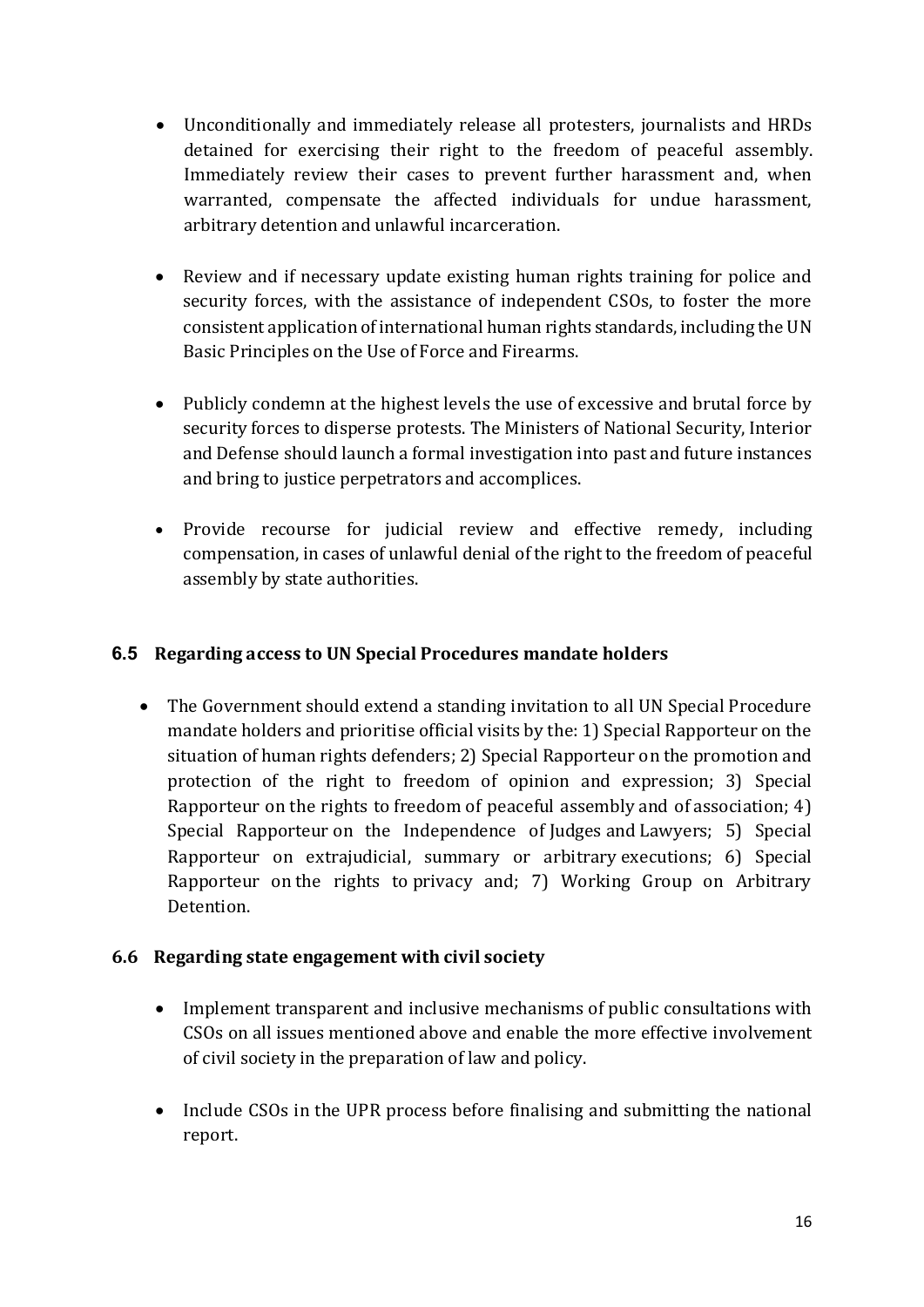- Systematically consult with civil society on the implementation of the UPR, including by holding periodical comprehensive consultations with a diverse range of civil society.
- Incorporate the results of this UPR into action plans for the promotion and protection of all human rights, taking into account the proposals of civil society, and present a midterm evaluation report to the Human Rights Council on the implementation of the recommendations of this session.

#### **Annex: Assessment of Equatorial Guinea's implementation of civic space recommendations under the 2nd cycle**

| <b>Recommendation - Theme:</b><br><b>D45 Freedom of association</b>                                                                                                                                                                                                                                                                                                                          | <b>Position</b> | <b>List of themes</b>                                                            | <b>Evaluation</b><br>/comments on the<br>level of<br>implementation            |
|----------------------------------------------------------------------------------------------------------------------------------------------------------------------------------------------------------------------------------------------------------------------------------------------------------------------------------------------------------------------------------------------|-----------------|----------------------------------------------------------------------------------|--------------------------------------------------------------------------------|
| 135.73 Take necessary steps,<br>such as streamlining<br>organizational registration<br>processes and allowing<br>independent media to<br>operate in the country, to<br>foster an environment where<br>opposition parties,<br>journalists, civil society, and<br>all citizens of Equatorial<br>Guinea can operate freely,<br>independently, and without<br>fear (United States of<br>America) | Accepted        | Civil Society<br>Organisations<br>Trade unions                                   | <b>Status: Not</b><br>implemented:<br>Source: Paragraph:<br>2.3, 2.4           |
| 134.26 Create an<br>independent national human<br>rights institution, as well as<br>facilitate the legal<br>recognition of NGOs and<br>human rights defenders,<br>simplifying the procedure for<br>their recognition and<br>functioning (Spain)                                                                                                                                              | Accepted        | <b>Affected persons</b><br>Civil society<br>organisations<br><b>Trade Unions</b> | <b>Status: Not</b><br>implemented:<br>Source: Paragraph:<br>2.4, 2.5, 2.7, 2.8 |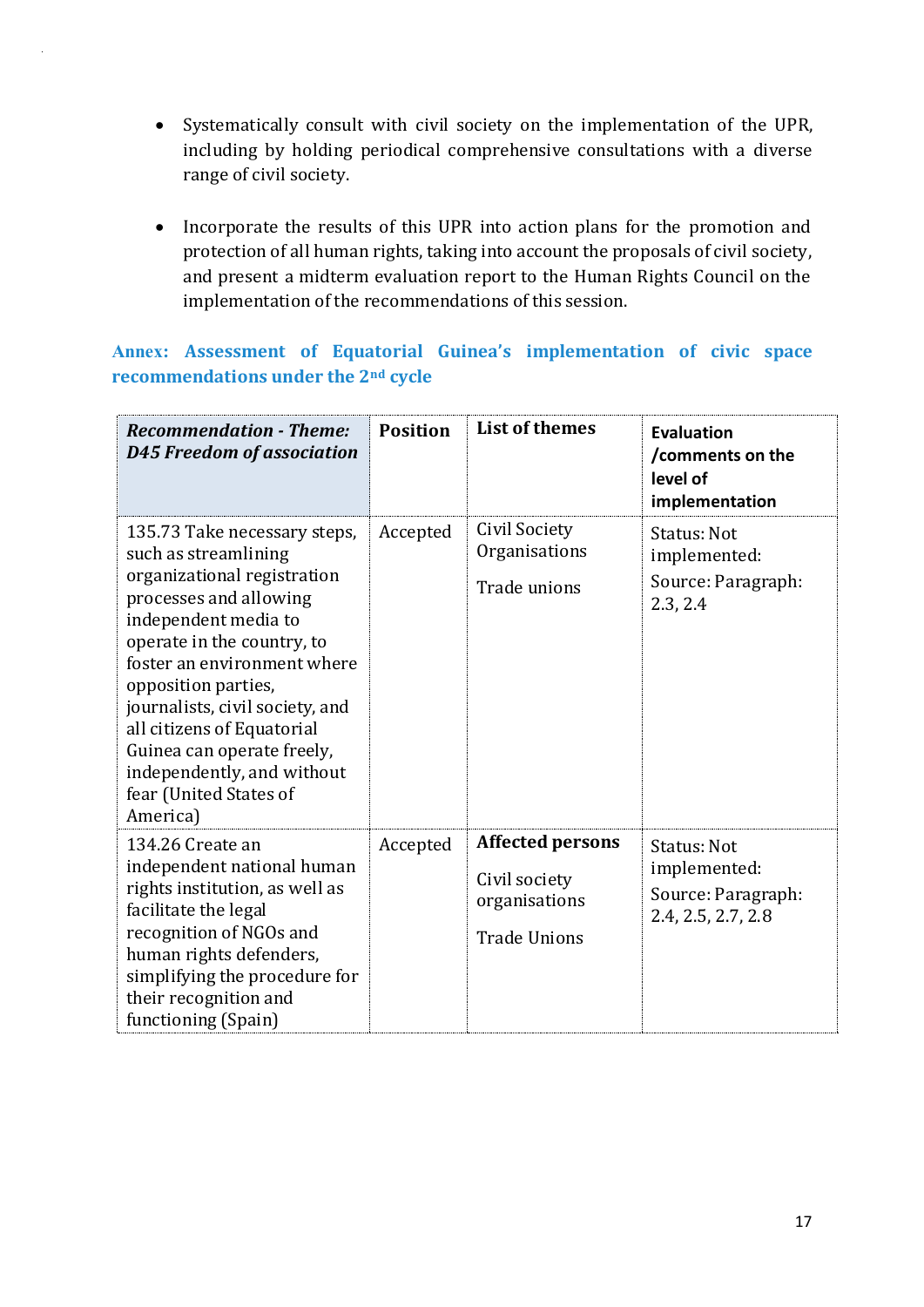| 134.25 Legally establish an<br>independent judiciary and<br>ensure that all laws are in<br>line with the principles of<br>international law<br>(Switzerland)                                                                                                       | Accepted | <b>Affected persons</b><br>Civil society<br>organisations<br>Trade unions<br><b>HRDs</b> | <b>Status: Not</b><br>implemented:<br>Source:<br>Paragraph: 2.3, 2.4,<br>2.5        |
|--------------------------------------------------------------------------------------------------------------------------------------------------------------------------------------------------------------------------------------------------------------------|----------|------------------------------------------------------------------------------------------|-------------------------------------------------------------------------------------|
| 135.75 Guarantee the right to<br>freedom of association by the<br>establishment of an open<br>political space allowing all<br>citizens to exercise this right<br>without interference<br>(Canada);                                                                 | Accepted | <b>Affected persons</b><br>Civil society<br>organisations<br><b>HRDs</b>                 | <b>Status: Not</b><br>implemented:<br>Source: Paragraph:<br>2.4, 2.5, 2.7, 2.8      |
| 135.76 Ease requirements<br>for the registration of all<br>NGOs and facilitate<br>unhindered operation of all<br>civil society actors, including<br>human rights defenders<br>(Czech Republic);                                                                    | Accepted | <b>Affected persons</b><br>Civil society<br>Organisations<br><b>HRDs</b>                 | <b>Status: Not</b><br>implemented:<br>Source: Paragraph:<br>2.3, 2.4, 2.5           |
| 134.68 Promote the creation<br>of pluralist, free and<br>independent information<br>bodies, ensure that the<br>independence of the press is<br>respected and protected and<br>authorize peaceful<br>demonstrations, as<br>recommended previously<br>(Switzerland); | Accepted | <b>Affected persons</b><br>Civil society<br>organisations                                | <b>Status: Not</b><br>implemented:<br>Source: Paragraph:<br>2.4, 2.5, 2.6, 2.7, 2.8 |
| 134.72 Put an end to<br>restrictions hindering the<br>free exercise of the right to<br>freedom of expression,<br>assembly and association<br>(Spain)                                                                                                               | Accepted | <b>Affected persons</b><br>Civil society<br>organisations                                | <b>Status: Not</b><br>implemented:<br>Source: Paragraph:<br>2.4, 2.5, 2.7, 2.8      |
| 135.25 Cooperate with the<br>human rights mechanisms<br>and extend a standing<br>invitation to the special<br>procedures of the Human<br>Rights Council (Costa Rica)                                                                                               | Noted    | <b>Affected persons</b><br>Civil society<br>organisations                                | <b>Status: Not</b><br>implemented:<br>Source: Paragraph:<br>2.3, 2.4                |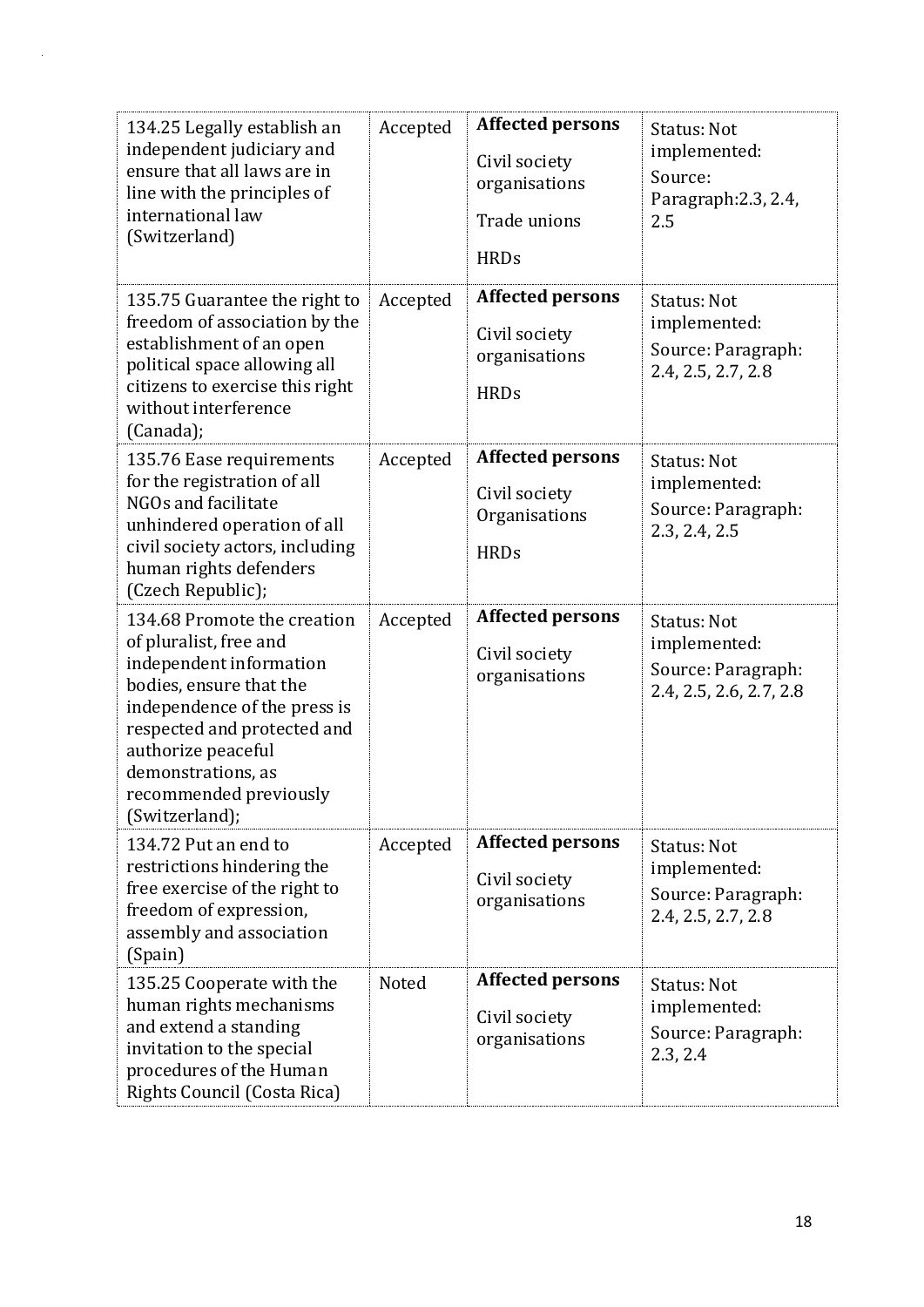| 135.68 Permit journalists,<br>NGOs and human rights<br>experts to enter Equatorial<br>Guinea and carry out their<br>work without hindrance or<br>risk of retaliation against<br>those they meet (United<br>Kingdom of Great Britain and<br>Northern Ireland);                                                                                                                                 | Noted        | <b>Affected Persons</b><br>Civil society<br>Organisations      | <b>Status: Not</b><br>implemented:<br>Source: Paragraph:<br>2.3, 2.4, 2.7, 2.8      |
|-----------------------------------------------------------------------------------------------------------------------------------------------------------------------------------------------------------------------------------------------------------------------------------------------------------------------------------------------------------------------------------------------|--------------|----------------------------------------------------------------|-------------------------------------------------------------------------------------|
| 135.73 Take necessary steps,<br>such as streamlining<br>organizational registration<br>processes and allowing<br>independent media to<br>operate in the country, to<br>foster an environment where<br>opposition parties,<br>journalists, civil society, and<br>all citizens of Equatorial<br>Guinea can operate freely,<br>independently, and without<br>fear (United States of<br>America); | <b>Noted</b> | <b>Affected Persons</b><br>Representatives of<br>civil society | <b>Status: Not</b><br>implemented:<br>Source: Paragraph:<br>2.3, 2.4, 2.5           |
| 135.75 Guarantee the right to<br>freedom of association by the<br>establishment of an open<br>political space allowing all<br>citizens to exercise this right<br>without interference<br>(Canada);                                                                                                                                                                                            | Noted        | <b>Affected Persons</b><br>Representatives of<br>civil society | <b>Status: Not</b><br>implemented:<br>Source: Paragraph:<br>2.4, 2.5, 2.6, 2.7, 2.8 |
| 135.76 Ease requirements<br>for the registration of all<br>NGOs and facilitate<br>unhindered operation of all<br>civil society actors, including<br>human rights defenders<br>(Czech Republic);                                                                                                                                                                                               | Noted        | <b>Affected Persons</b><br>Representatives of<br>civil society | <b>Status: Not</b><br>implemented:<br>Source: Paragraph:<br>2.3, 2.4, 2.5           |
| <b>Theme: H1 Human rights</b><br>defenders                                                                                                                                                                                                                                                                                                                                                    |              |                                                                |                                                                                     |
|                                                                                                                                                                                                                                                                                                                                                                                               |              |                                                                |                                                                                     |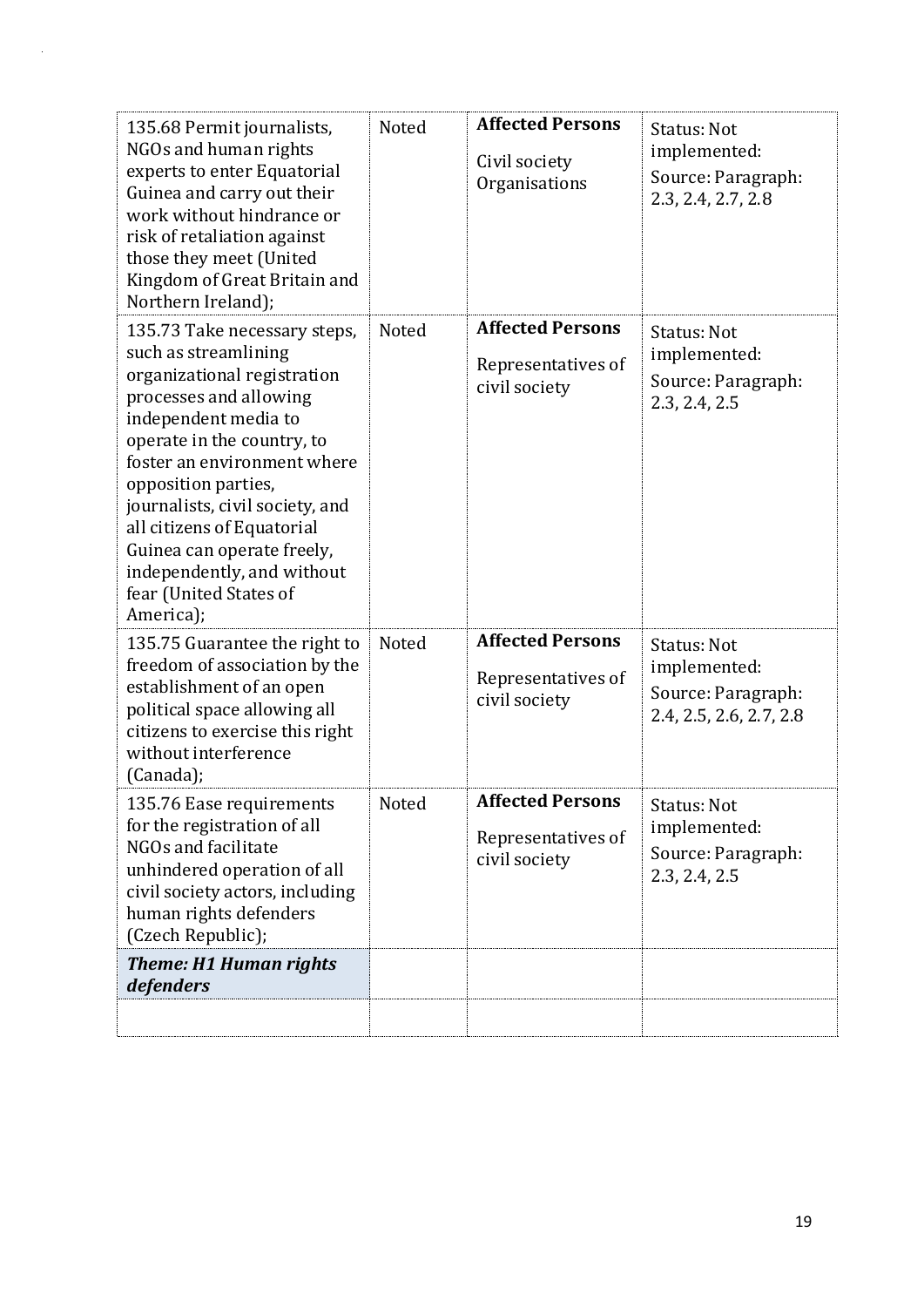| 134.24 Continue determined<br>efforts to improve national<br>legislation in the area of the<br>promotion and protection of<br>the rights and freedoms of its<br>citizens (Russian<br>Federation);                                                                                                                  | Accepted | <b>Affected persons</b><br><b>HRDs</b><br>Representatives of<br>CSOS<br><b>Bloggers</b><br>Citizens                       | <b>Status: Not</b><br>implemented:<br>Source: Paragraph:<br>3.1, 3.6      |
|--------------------------------------------------------------------------------------------------------------------------------------------------------------------------------------------------------------------------------------------------------------------------------------------------------------------|----------|---------------------------------------------------------------------------------------------------------------------------|---------------------------------------------------------------------------|
| 134.33 Consolidate<br>achievements in the<br>promotion and protection of<br>human rights (Côte d'Ivoire)                                                                                                                                                                                                           | Accepted | <b>Affected persons</b><br><b>HRDs</b><br>Representatives of<br>CSO <sub>s</sub><br><b>Trade Union</b><br>representatives | <b>Status: Not</b><br>implemented:<br>Source: Paragraph:<br>3.1, 3.6      |
| 134.64 Ensure that due<br>process of law is observed in<br>all judicial proceedings,<br>including by bringing<br>detainees before an<br>independent judge within 72<br>hours and by refraining from<br>torture and other cruel,<br>inhuman or degrading<br>treatment in order to extract<br>confessions (Germany); | Accepted | <b>Affected persons</b><br><b>HRDs</b><br>Representatives of<br>civil society<br>organisations<br>Citizens                | <b>Status: Not</b><br>implemented:<br>Source: Paragraph:<br>3.3, 3.6      |
| 134.67 Allow journalists and<br>human rights defenders to<br>work in a safe environment,<br>notably by prosecuting all<br>those responsible for<br>intimidating or making<br>threats against them<br>(France);                                                                                                     | Accepted | <b>Affected persons</b><br><b>HRDs</b>                                                                                    | <b>Status: Not</b><br>implemented:<br>Source: Paragraph:<br>3.3, 3.4, 3.6 |
| 135.26 Extend an open<br>invitation to all mechanisms<br>and special procedures<br>mandate holders (Uruguay)                                                                                                                                                                                                       | Noted    | <b>Affected persons</b><br><b>HRDs</b>                                                                                    | <b>Status: Not</b><br>implemented:<br>Source: Paragraph:<br>3.1           |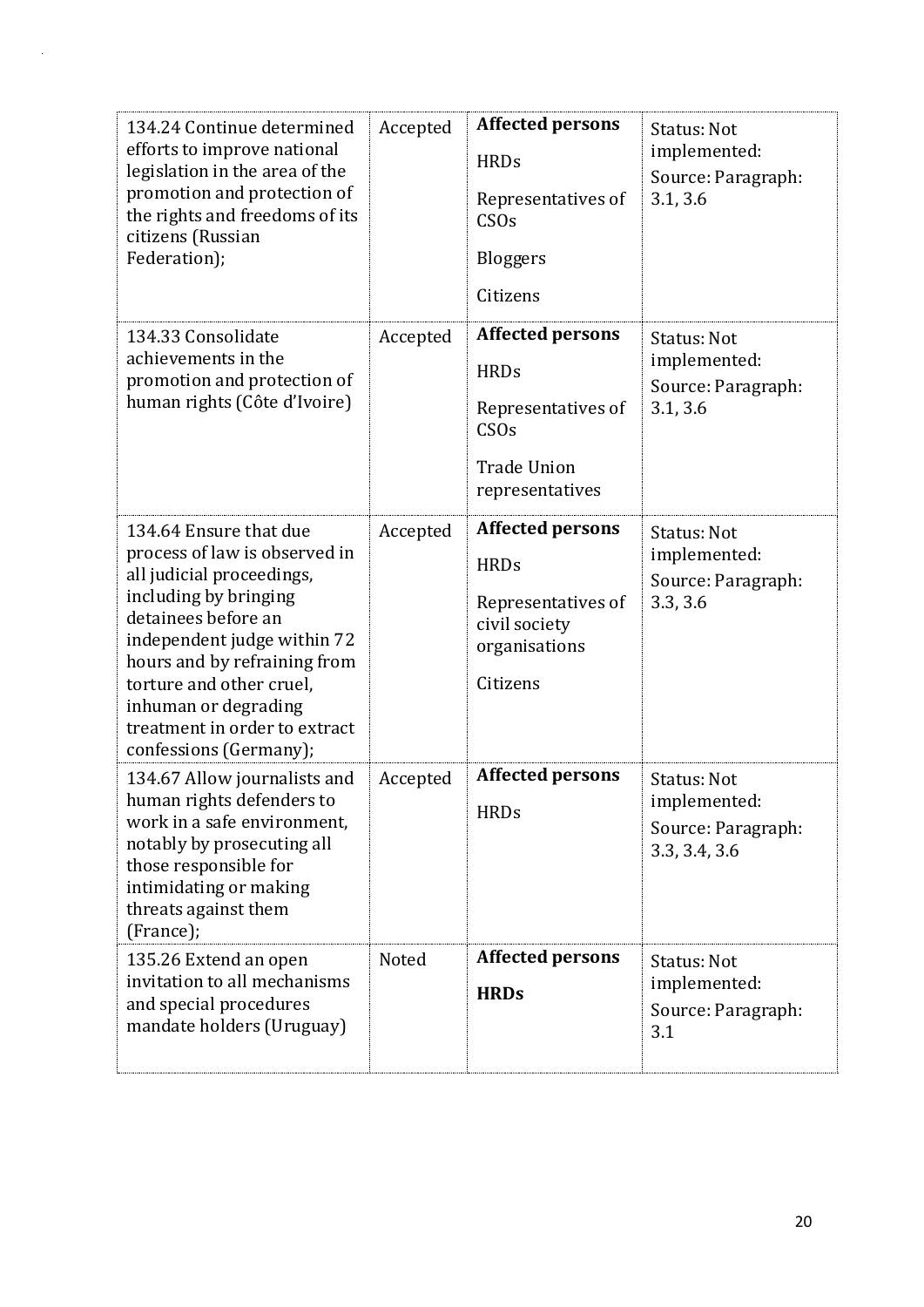| 135.68 Permit journalists,<br>NGOs and human rights<br>experts to enter Equatorial<br>Guinea and carry out their<br>work without hindrance or<br>risk of retaliation against<br>those they meet (United<br>Kingdom of Great Britain and<br>Northern Ireland);                                                                                                                                | <b>Noted</b> | <b>Affected persons</b><br><b>HRDs</b>                             | <b>Status: Not</b><br>implemented:<br>Source: Paragraph:<br>3.1, 3.4, 3.6, 3.7 |
|----------------------------------------------------------------------------------------------------------------------------------------------------------------------------------------------------------------------------------------------------------------------------------------------------------------------------------------------------------------------------------------------|--------------|--------------------------------------------------------------------|--------------------------------------------------------------------------------|
| 135.70 Adopt further and<br>effective measures to prevent<br>and punish episodes of<br>harassment against<br>journalists and human rights<br>defenders, and ensure that<br>nobody is arrested for<br>exercising their right to<br>freedom of expression<br>(Italy);                                                                                                                          | <b>Noted</b> | <b>Affected persons</b><br><b>HRDs</b>                             | <b>Status: Not</b><br>implemented:<br>Source: Paragraph:<br>3.1, 3.4, 3.6      |
| <b>Theme: D43 Freedom of</b><br>opinion and expression                                                                                                                                                                                                                                                                                                                                       |              |                                                                    |                                                                                |
| 135.74 Adopt measures to<br>guarantee the freedom of the<br>press in line with<br>international standards,<br>including the<br>decriminalization of<br>defamation (Chile)                                                                                                                                                                                                                    | Accepted     | <b>Affected persons:</b><br>Journalists<br>Bloggers<br>media       | <b>Status: Not</b><br>implemented:<br>Source: 4.3                              |
| 135.73 Take necessary steps,<br>such as streamlining<br>organizational registration<br>processes and allowing<br>independent media to<br>operate in the country, to<br>foster an environment where<br>opposition parties,<br>journalists, civil society, and<br>all citizens of Equatorial<br>Guinea can operate freely,<br>independently, and without<br>fear (United States of<br>America) | Accepted     | <b>Affected persons</b><br>Journalists<br><b>Bloggers</b><br>Media | <b>Status: Not</b><br>implemented:<br>Source: Paragraph:<br>4.2, 4.3, 4.4, 4.5 |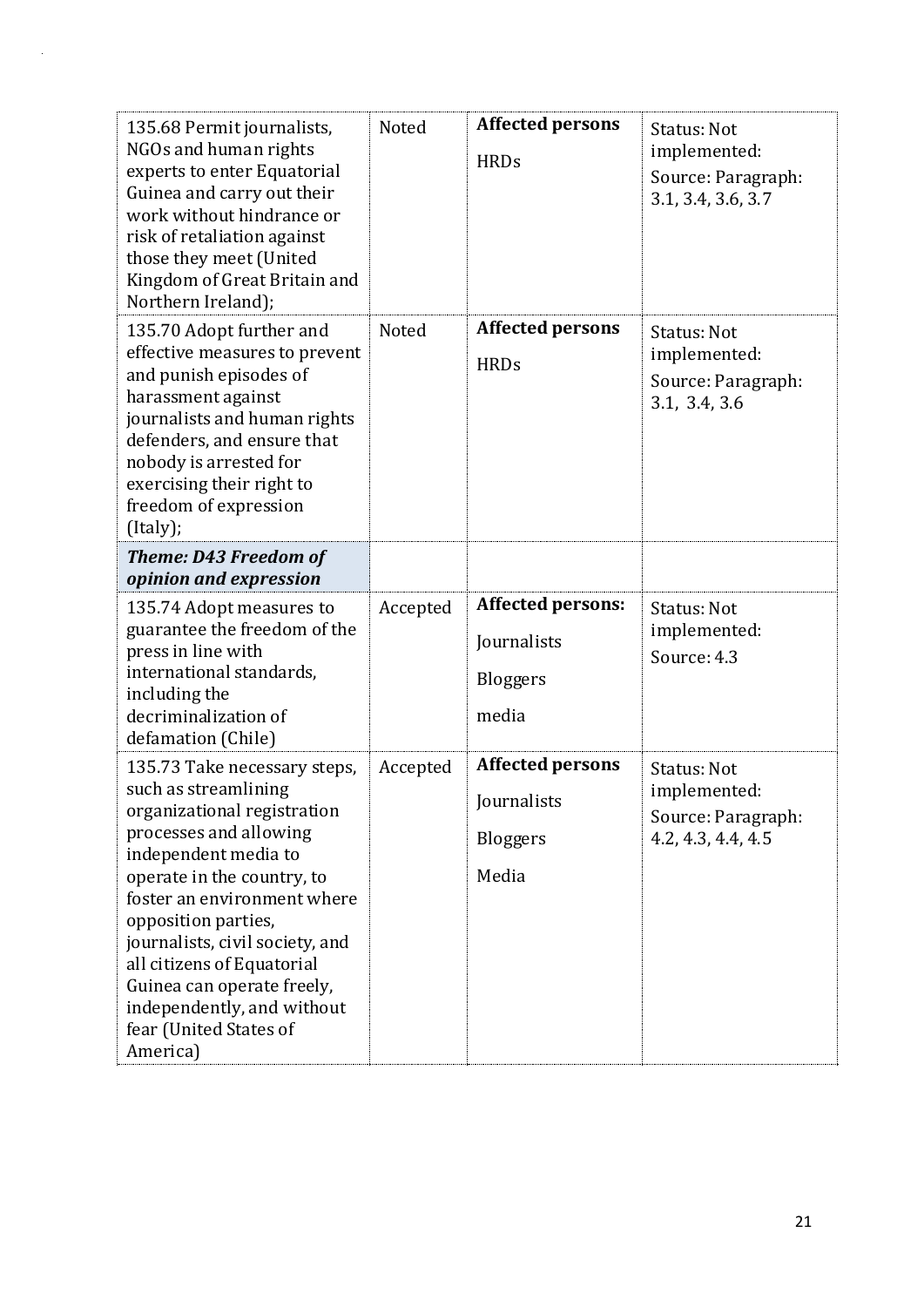| 134.67 Allow journalists and<br>human rights defenders to<br>work in a safe environment,<br>notably by prosecuting all<br>those responsible for<br>intimidating or making<br>threats against them<br>(France); | Accepted | <b>Affected persons</b><br>Journalists<br><b>Bloggers</b><br>Representatives of<br>civil society | <b>Status: Not</b><br>implemented:<br>Source: Paragraph:<br>4.2, 4.3, 4.4, 4.5 |
|----------------------------------------------------------------------------------------------------------------------------------------------------------------------------------------------------------------|----------|--------------------------------------------------------------------------------------------------|--------------------------------------------------------------------------------|
| 134.69 Take measures to<br>promote and protect<br>freedom of expression<br>(Botswana);                                                                                                                         | Accepted | <b>Affected persons</b><br>Journalists<br><b>Bloggers</b><br>Media agencies                      | <b>Status: Not</b><br>implemented:<br>Source: Paragraph:<br>4.2, 4.4, 4.5, 4.6 |
| 134.71 Ensure freedom of<br>expression and information<br>through the independence<br>and pluralism of the media<br>(France);                                                                                  | Accepted | <b>Affected persons</b><br>Journalists<br><b>Bloggers</b><br>Media agencies                      | <b>Status: Not</b><br>implemented:<br>Source: Paragraph:<br>4.2, 4.4, 4.5, 4.6 |
| 134.72 Put an end to<br>restrictions hindering the<br>free exercise of the right to<br>freedom of expression,<br>assembly and association<br>(Spain)                                                           | Accepted | <b>Affected persons</b><br>Journalists<br><b>Bloggers</b>                                        | <b>Status: Not</b><br>implemented:<br>Source: Paragraph:<br>4.2, 4.3, 4.5, 4.6 |
| Extend an open invitation to<br>special procedures<br>(Guatemala)                                                                                                                                              | Noted    | <b>Affected persons</b><br>Journalists<br><b>Bloggers</b>                                        | <b>Status: Not</b><br>implemented:<br>Source: Paragraph:<br>4.2                |
| 135.74 Adopt measures to<br>guarantee the freedom of the<br>press in line with<br>international standards, -<br>including the<br>decriminalization of<br>defamation (Chile)                                    | Noted    | <b>Affected persons</b><br>Journalists<br><b>Bloggers</b>                                        | <b>Status: Not</b><br>implemented:<br>Source: Paragraph:<br>4.2, 4.3           |
| <b>Theme: D44 Right to</b><br>peaceful assembly                                                                                                                                                                |          |                                                                                                  |                                                                                |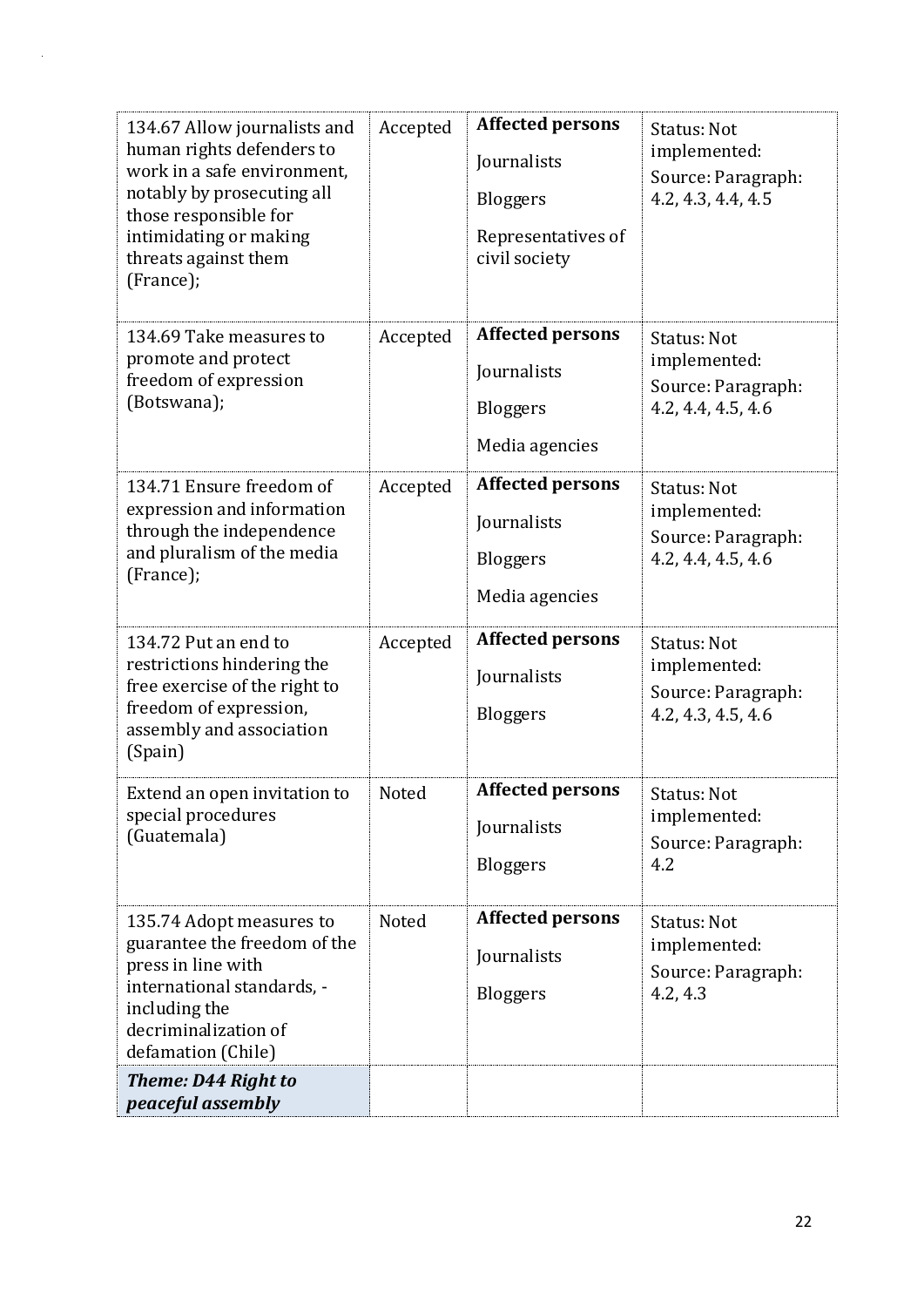| 134.59 Provide law<br>enforcement officials with<br>human rights training and<br>intensify the fight against<br>impunity for acts of torture<br>(Czech Republic);                                                                                     | Accepted | <b>Affected persons:</b><br>- Citizens<br>- HRDs<br>- Journalists<br>- Representatives<br>of civil society<br>organisations | <b>Status: Not</b><br>implemented:<br>Source: Paragraph:<br>5.4 |
|-------------------------------------------------------------------------------------------------------------------------------------------------------------------------------------------------------------------------------------------------------|----------|-----------------------------------------------------------------------------------------------------------------------------|-----------------------------------------------------------------|
| 134.62 Hold security forces<br>and other government<br>officials accountable for<br>human rights violations,<br>including the use of torture<br>and arbitrary arrests and<br>detention of members of the<br>opposition (United States of<br>America); | Accepted | <b>Affected Persons</b><br>Representatives of<br>civil society<br><b>HRDs</b><br>Journalists<br>Citizens                    | <b>Status: Not</b><br>implemented:<br>Source: Paragraph:<br>5.4 |
| 134.65 Provide all those<br>arrested with early access to<br>legal representation<br>(Australia);                                                                                                                                                     | Accepted | <b>Affected Persons</b><br><b>HRDs</b><br>Representatives of<br>civil society<br>organisations<br>Citizens                  | <b>Status: Not</b><br>implemented:<br>Source: Paragraph:<br>5.4 |
| 134.72 Put an end to<br>restrictions hindering the<br>free exercise of the right to<br>freedom of expression,<br>assembly and association<br>(Spain)                                                                                                  | Accepted | <b>Affected Persons</b><br><b>Iournalists</b><br><b>Bloggers</b>                                                            | <b>Status: Not</b><br>implemented:<br>Source: Paragraph:<br>5.5 |
| 135.28 Issue standing<br>invitations to all special<br>procedures (Ghana)                                                                                                                                                                             | Noted    | <b>Affected persons</b><br>Representatives of<br>civil society<br>Citizens                                                  | <b>Status: Not</b><br>implemented:<br>Source: Paragraph:<br>5.5 |